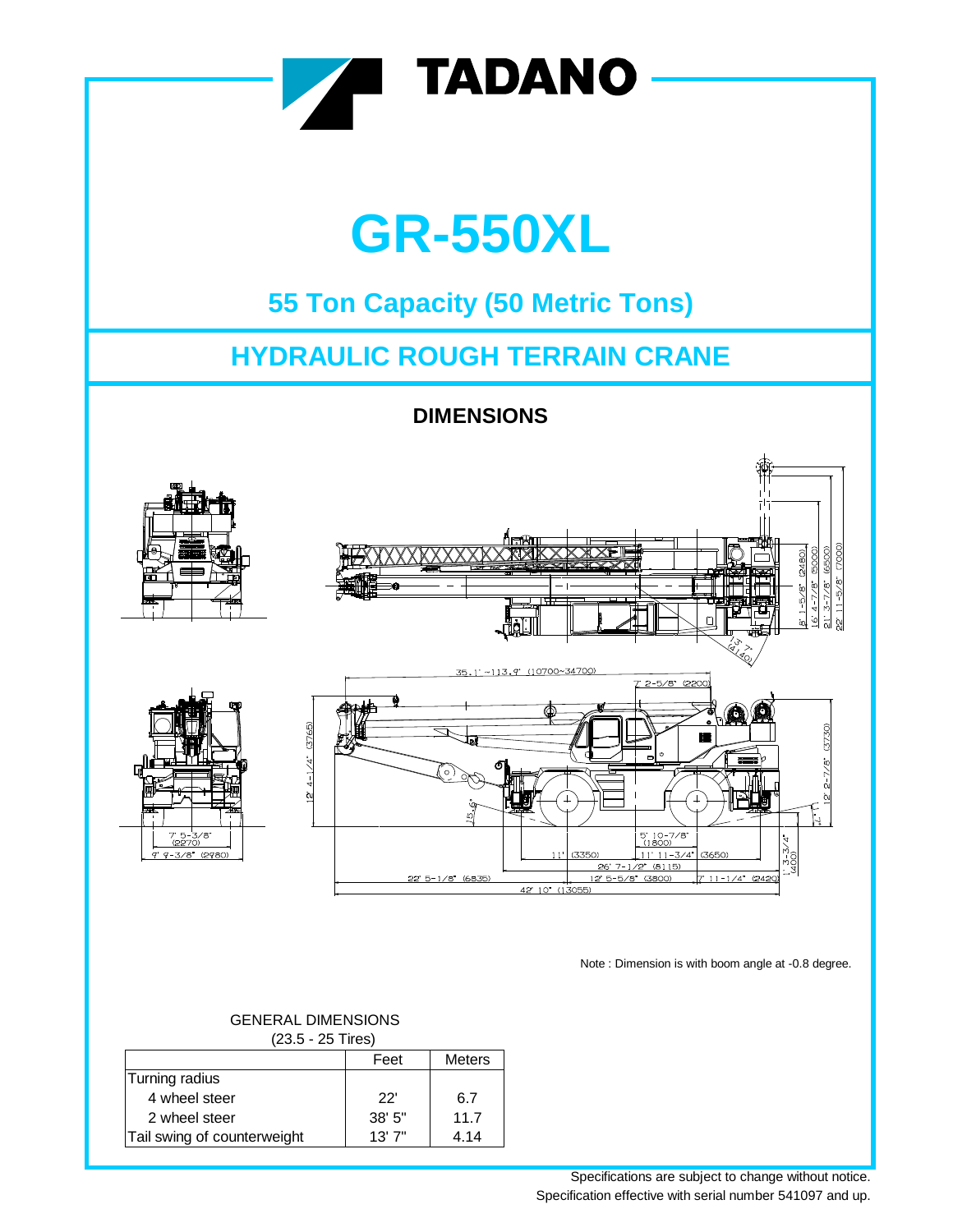# **CRANE SPECIFICATIONS**

Four section full power synchronized telescoping boom, example and preformed, independent wire rope core, right regular lay. 35.1'~113.9' (10.7m~34.7m), of round box construction 3/4" (19 mm) 6x31 class with four sheaves, 17-5/16" (0.44m) root diameter, at boom head. Breaking strength (Main and Aux): 54,700 lbs (24,800 kg) The synchronization system consists of telescope cylinder, two extension cables and retraction cables. Hydraulic cylinder fitted **HOOK BLOCKS** sections are supported by wear pads both vertically and horizontally. Extension speed 78.8' in 72 seconds.

**BOOM ELEVATION** - By a double acting hydraulic cylinder with holding valve. Elevation -0.8  $^{\circ}$  - 81 $^{\circ}$ , combination controls for hand Automatic speed reduction and soft stop function. Pure example and the Powered by carrier engine. Pump disconnect for crane is Boom raising speed 20° - 60°

**JIB** - Two stage bi-fold lattice type with 5 $^{\circ}$ , 25 $^{\circ}$  or 45 $^{\circ}$ Single sheave, 15-5/8" (0.396m) root diameter, at the head of both with integral pressure relief valves. jib sections. Stored alongside base boom section. Jib length is 28.9' (8.8m) or 50' (15.2m). Assistant cylinders for mounting **RESERVOIR** - 148 gallon (560 lit.) capacity. External sight level and stowing, controlled at right side of superstructure. gauge. Self stowing jib mounting pins.

Single sheave, 15-5/8" (0.396m) root diameter. Mounted to main easy replacement. boom head for single line work (storable).

**ANTI-TWO BLOCK** - Pendant type over-winding cut out device with audio-visual (FAILURE lamp/BUZZER) warning system.

### **SLEWING**

Hydraulic axial piston motor through planetary slewing speed Both crane and drive operations can be performed from one cab reducer. Continuous 360° full circle slewing on ball bearing turn mounted on rotating superstructure. table at 2.7min<sup>-1</sup> {rpm}. Equipped with manually locked/released slewing brake. A 360° positive slewing lock for pick and carry and travel modes, manually engaged in cab. Twin slewing system: Free slewing and safety glass windows opening at side. Door window is or lock slewing controlled by selector switch on front console. powered control. Windshield glass window and roof glass window

**MAIN HOIST** - Variable speed type with grooved drum driven by neutral positions and tilt for easy access to cab. 3 way adjustable hydraulic axial piston motor through speed reducer. Power load operator's seat with high back, headrest and armrest. Engine lowering and raising. Equipped with automatic brake (neutral brake) throttle knob. Foot operated controls: boom elevating, and counterbalance valve. Controlled independently of auxiliary hoist. boom telescoping, service brake and engine throttle. Equipped with cable follower and drum rotation indicator. Hot water cab heater and air conditioning.

**DRUM** - Grooved 14-1/4" (0.362m) root diameter x 23-5/8" (0.6m) Dash-mounted engine start/stop, monitor lamps, cigarette lighter, wide. Wire rope: 633' of 3/4" diameter rope (193m of 19mm). drive selector switch, parking brake switch, steering mode Drum capacity: 997' (304m) 7 layers. select switch, power window switch, pump engaged/disengaged Maximum line pull (available): 16,500 lbs (7,480kg). switch, slewing brake switch, telescoping/auxiliary hoist select

**AUXILIARY HOIST** - Variable speed type with grooved drum driven by hydraulic axial piston motor through speed reducer. Power load lowering and raising. Equipped with automatic brake (neutral brake) linstruments - Torque converter oil temperature, engine water and counterbalance valve. Controlled independently of main hoist. themperature, air pressure, fuel, speedometer, tachometer, Equipped with cable follower and drum rotation indicator. https://www.meter and odometer / tripmeter. Hydraulic oil pressure is

**DRUM** - Grooved 14-1/4" (0.362m) root diameter x 23-5/8" (0.6m) wide. Wire rope: 361' of 3/4" diameter rope (110m of 19mm). Drum capacity: 997' (304m) 7 layers. Maximum line pull (available): 16,500 lbs (7,480kg). Maximum line speed: 390FPM (119m/min) at the 3rd layer.

**BOOM** BOOM **WIRE ROPE** - Warrington seal wire, extra improved plow steel,

with holding valve. Two easily removable wire rope guards, 55 ton (50 metric ton) - 5 sheaves with swivel hook block and safety latch. rope dead end provided on both sides of boom head. Boom telescope 6.2 ton (5.6 metric ton) - Weighted hook ball with swivel and safety latch.

### **HYDRAULIC SYSTEM**

PUMPS - Two variable piston pumps for crane functions. or foot operation. Boom angle indicator. Tandem gear pump for steering, slewing and optional equipment. engaged/ disengaged by rotary switch from operator's cab.

**CONTROL VALVES** - Multiple valves actuated by pilot pressure

**FILTRATION** - BETA10=10 return filter, full flow with bypass **AUXILIARY LIFTING SHEAVE** (SINGLE TOP) protection, located inside of hydraulic reservoir. Accessible for

**OIL COOLER** - Air cooled fan type.

### **CAB AND CONTROLS**

Left side, 1 man type, steel construction with sliding door access are shatter-resistant. Tilt-telescoping steering wheel. Adjustable **HOIST** control lever stands for slewing, boom elevating, boom telescoping, auxiliary hoist and main hoist. Control lever stands can change

Maximum line speed: 450FPM (137m/min) at the 5th layer. switch, outrigger controls, free slewing / lock slewing selector switch, eco mode switch and ashtray.

monitored and displayed on the AML-C display panel.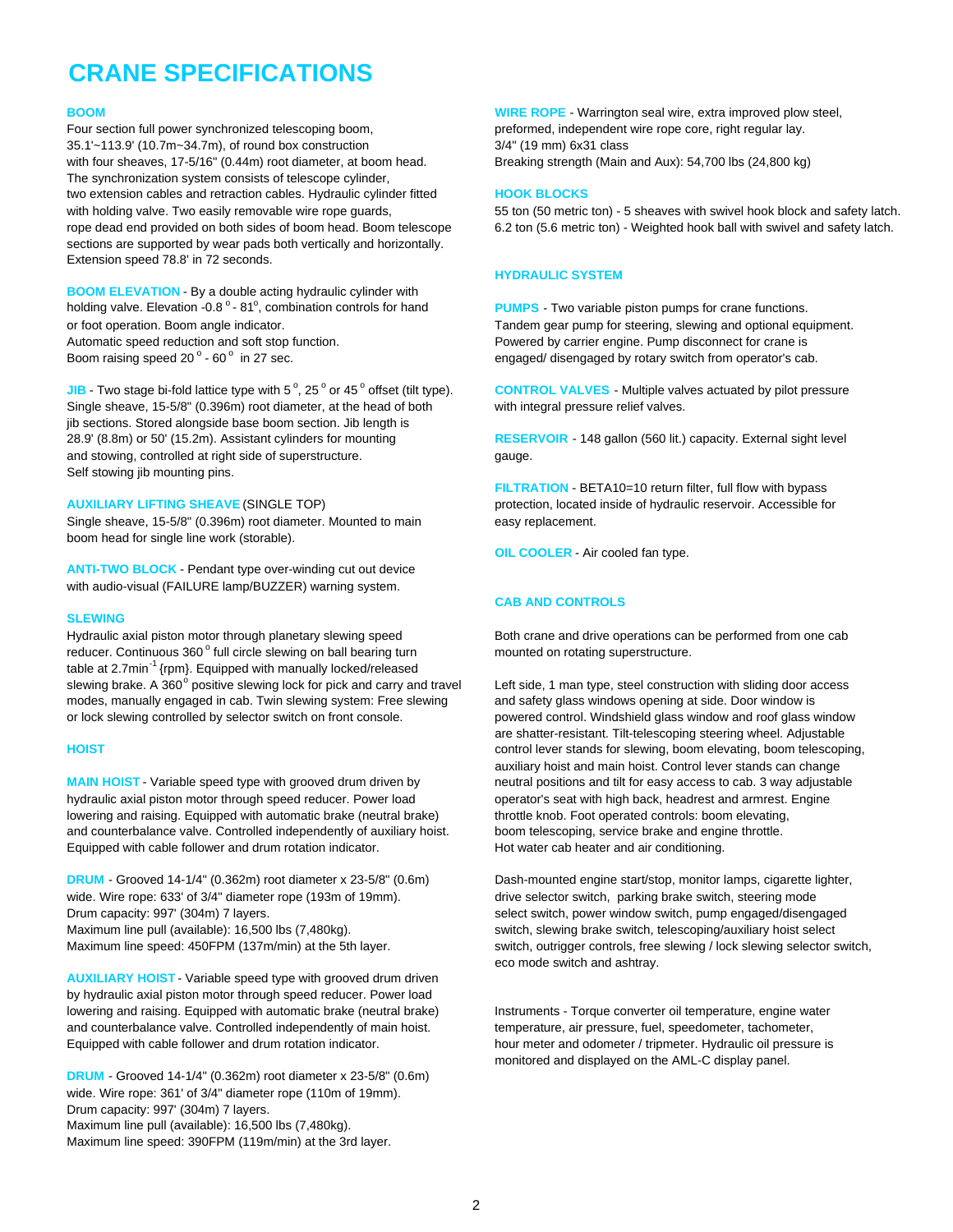Tadano electronic LOAD MOMENT INDICATOR system TADANO AML-C monitors outrigger extended length and

- Control lever lockout function CAPACITIES" table
- Boom position indicator
- 
- Boom angle / boom length / jib offset angle / jib length / load selector, and slewing lock lever and sight level bubble. radius / rated lifting capacities / actual loads read out Upper console includes working light switch, roof washer
- 
- Automatic Speed Reduction and Slow Stop function and air conditioning control switch. on boom elevation and slewing
- 
- Load radius / boom angle / tip height / slewing range conditions. preset function
- External warning lamp
- Tare function
- Fuel consumption monitor
- Main hoist / auxiliary hoist select
- Drum rotation indicator (audible and visible type) main and auxiliary hoist

# **CARRIER SPECIFICATIONS**

selected type by manual switch, 4x2 front drive, 4x4 front and lockout device. Rear: Semi-elliptic leaf springs with hydraulic rear drive. **lockout device.** In the set of the set of the set of the lock out device.

**FRAME** - High tensile steel, all welded mono-box construction. **BRAKE SYSTEMS** - Service: Air over hydraulic disc brakes on

**TRANSMISSION** - Electronically controlled full automatic brake acting on input shaft of front axle. Auxiliary: Electrotransmission. Torque converter driving full powershift with pneumatic operated exhaust brake. driving axle selector. 6 forward and 2 reverse speeds, constant mesh. **TIRES** - 23.5-25(OR)

- 4 speeds high range 2 wheel drive; 4 wheel drive
- 

\*\* Machine should be operated within the limit of engine design. Floats are attached thus eliminating the need of manually

planetary reduction. Rear: Full floating type, steering and driving crane duty in confined areas. axle with planetary reduction and non-spin rear differential.

**STEERING**- Hydraulic power steering controlled by steering wheel. Three steering modes available: 2 wheel front, 4 wheel coordinated and 4 wheel crab.

### **ENGINE**

| Model                                     | Cummins QSB6.7 [Tier 4]                   | Radiator                    | Fin and tube core, thermostat contr  |
|-------------------------------------------|-------------------------------------------|-----------------------------|--------------------------------------|
| <b>Type</b>                               | Direct injection diesel                   | Fan, in.(mm)                | Suction type, 9-blade, 28 (711) dia. |
| No. of cylinders                          |                                           | Starting                    | 24 volt                              |
| Combustion                                | 4 cycle, turbo charged and after cooled   | Charging                    | 24 volt system, negative ground      |
| BoreXStroke, in.(mm)                      | 4.212 x 4.882 (107 x 124)                 | <b>Battery</b>              | 2-120 amp. Hour                      |
| Displacement, cu. in (liters) 409 (6.700) |                                           | Compressor, air, CFM(I/min) | 17.0 CFM (481) at 2,400rpm           |
| Air inlet heater                          | 24 volt preheat                           | Horsepower (kW)             | Gross 270 (201) at 2,000rpm          |
| Air cleaner                               | Dry type, replaceable element             | Torque, Max. ft-lb (Nm)     | 730 (990) at 1,500rpm                |
| Oil filter                                | Full flow with replaceable element        | Capacity, gal. (liters)     |                                      |
| <b>Fuel filter</b>                        | Full flow with replaceable element        | Cooling water               | 7.4(28)                              |
| Fuel tank, gal. (liters)                  | 79.2 (300), right side of carrier         | Lubrication                 | 4.0(15)                              |
| Cooling                                   | Liquid pressurized, recirculating by-pass | Fuel                        | 79.2 (300)                           |

(AML-C) including: automatically programs the corresponding "RATED LIFTING

 Outrigger state indicator Operator's right hand console includes transmission gear • Ratio of actual load moment to rated load moment and wiper switch, emergency outrigger set up key switch, indication indication interved select switch, eco mode switch

• Working condition register switch NOTE: Each crane motion speed is based on unloaded

**TYPE** - Rear engine, left hand steering, driving axle 2-way **SUSPENSION** - Front: Semi-elliptic leaf springs with hydraulic

all 4 wheels. Parking/Emergency: Spring applied-air released

4 speeds - low range - 4 wheel drive **OUTRIGGERS** - Four hydraulic, beam and jack outriggers. Vertical jack cylinders equipped with integral holding valve. Each **TRAVEL SPEED** - 31 mph (50 km/h) *Dependently from cab.* **b** outrigger beam and jack is controlled independently from cab. Beams extend to 22' 11-5/8" (7.0 m) center-line and retract to **GRADEABILITY (tan)** - 69% (at stall), \*\*57% within 9' 9-3/8" (2.98 m) overall width with floats. Outrigger jack (30°: Cummins QSB6.7) **attaching and detaching them. Controls and sight bubble located** in superstructure cab. Four outrigger extension lengths are AXLE - Front: Full floating type, steering and driving axle with provided with corresponding "RATED LIFTING CAPACITIES" for

| Min. Extension                           | 8' 1-5/8" (2.48m) center to center                 |
|------------------------------------------|----------------------------------------------------|
| Mid. Extension                           | 16' 4-7/8" (5.0m) center to center                 |
|                                          | Mid. Extension 21' 3-7/8" (6.5m) center to center  |
|                                          | Max. Extension 22' 11-5/8" (7.0m) center to center |
| Float size(Diameter) 1' 7- 11/16" (0.5m) |                                                    |

| Model                                     | Cummins QSB6.7 [Tier 4]                   | Radiator                    | Fin and tube core, thermostat controlled |
|-------------------------------------------|-------------------------------------------|-----------------------------|------------------------------------------|
| <b>Type</b>                               | Direct injection diesel                   | Fan, in.(mm)                | Suction type, 9-blade, 28 (711) dia.     |
| No. of cylinders                          | 6.                                        | Starting                    | 24 volt                                  |
| Combustion                                | 4 cycle, turbo charged and after cooled   | Charging                    | 24 volt system, negative ground          |
| BoreXStroke, in.(mm)                      | 4.212 x 4.882 (107 x 124)                 | <b>Battery</b>              | 2-120 amp. Hour                          |
| Displacement, cu. in (liters) 409 (6.700) |                                           | Compressor, air, CFM(I/min) | 17.0 CFM (481) at 2,400rpm               |
| Air inlet heater                          | 24 volt preheat                           | Horsepower (kW)             | Gross 270 (201) at 2,000rpm              |
| Air cleaner                               | Dry type, replaceable element             | Torque, Max. ft-lb (Nm)     | 730 (990) at 1,500rpm                    |
| Oil filter                                | Full flow with replaceable element        | Capacity, gal. (liters)     |                                          |
| Fuel filter                               | Full flow with replaceable element        | Cooling water               | 7.4(28)                                  |
| Fuel tank, gal.(liters)                   | 79.2 (300), right side of carrier         | Lubrication                 | 4.0(15)                                  |
| Cooling                                   | Liquid pressurized, recirculating by-pass | Fuel                        | 79.2 (300)                               |
|                                           |                                           | <b>DEF</b>                  | 10.0(38)                                 |
|                                           |                                           |                             |                                          |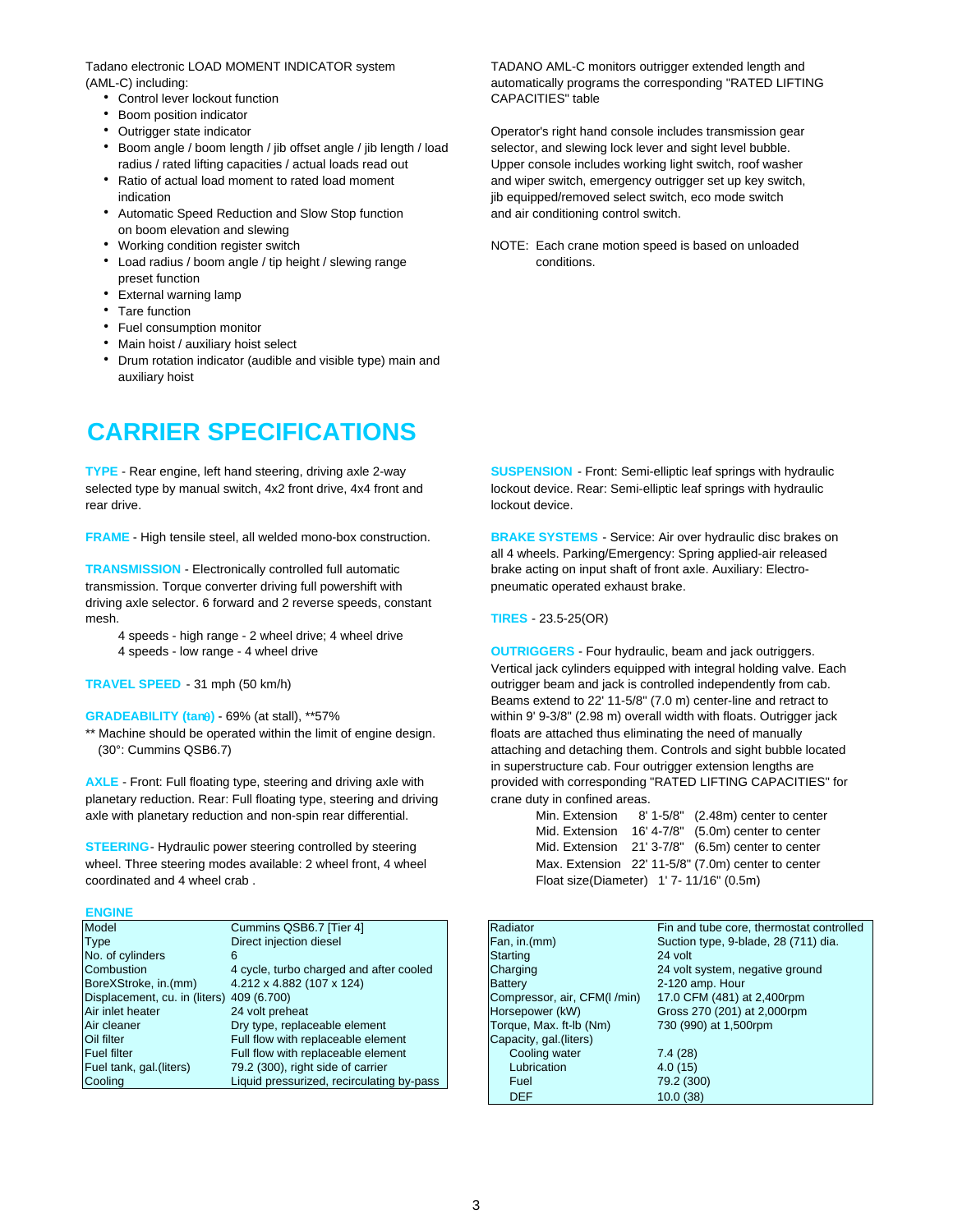# **STANDARD EQUIPMENT**

- Four section full power synchronized boom Independently controlled outriggers 35.1'~113.9' (10.7 m~34.7 m) - Four outrigger extension positions
- 28.9' or 50' (8.8 m or 15.2 m) bi-fold lattice jib (tilt type) Self-storing outrigger pads with 5<sup>°</sup>, 25<sup>°</sup> or 45<sup>°</sup> pinned offsets and self storing pins. The state of the Cummins QSB6.7 turbo charged
- 
- Variable speed main hoist with grooved drum, cable follower - Flectronic controlled automatic transmission driven and 633' of 3/4" cable. by the state of the state of the state of the state of the state of the state of the state of the state of the state of the state of the state of the state of the state of the state of the state of
- Variable speed auxiliary hoist with grooved drum, cable follower 4 X 4 X 4 X 4 drive/steer and 361' of 3/4" cable.  $\blacksquare$
- Drum rotation indicator (audible, visible and thumper type) main Semi-elliptic leaf springs suspension with hydraulic lockout and auxiliary hoist device (front and rear) and auxiliary hoist device (front and rear)
- Anti-Two block device (overwind cutout)  $-$  23.5-25(OR) tires
- Boom angle indicator Disc brakes
- Tadano electronic load moment indicator system (AML-C) Fenders
- Outrigger extension length detector Air dryer Air dryer
- 
- Tadano twin slewing system and 360° positive slewing lock Figine over-run alarm
- Self centering finger control levers with pilot control Sack-up alarm Back-up alarm
- 
- 3 way adjustable cloth seat with armrests, high back Rear steer centering light and seat belt **and seat belt** - Air cleaner dust indicator
- Tilt-telescoping steering wheel  $\blacksquare$  Full instrumentation package
- Tinted safety glass and sun visor Complete highway light package
- Front windshield wiper and washer  $\blacksquare$
- Roof window wiper and washer  $\blacksquare$
- Power window (cab door )  $\sim$  24 volt electric system
- 
- 
- 
- 
- Pump disconnect in operator's cab contract the state of the Lifting eyes and the Lifting eyes
- 
- Hot water cab heater and air conditioner Weighted hook storage compartment
- 
- 
- 
- 
- 
- 
- 
- Auxiliary lifting sheave (single top) storable after and the after cooled engine (270HP) with exhaust brake
	-
	-
	-
	-
	-
	-
	-
	-
- Electronic crane monitoring system Water separator with filter(high filtration)
	-
	-
- Control pedals for boom elevating and boom telescoping Low oil pressure/high water temp. warning device (visual)
	-
	-
	-
	-
	-
	-
	-
- Rear view mirrors (right and left side) 6.2 ton (5.6 metric ton) hook ball with swivel
- Mirror for main and auxiliary hoists 55 ton (50 metric ton) 5 sheave with swivel hook block - Cigarette lighter and ashtray and safety latch for 3/4" (19mm) wire rope
- Cab floor mat  $\sim$  Towing hooks-Front and rear
	-
- Hydraulic oil cooler Hook block tie down (front bumper) Hook block tie down (front bumper)
	-
- Positive control **Figure 2018** Halogen head lamp
- Quick reeving type bi-fold jib  $\blacksquare$  Telematics (machine data logging and monitoring system) - Work lights with HELLO-NET via internet
	- Fuel consumption monitor
	- Eco mode system

# **HOISTING PERFORMANCE**

### **LINE SPEEDS AND PULLS**

|                 |                 | Main or auxiliary hoist - 14-1/4" (0.362m) drum |        |                        |  |               | Main and auxiliary drum grooved laggin |                |                 |        |  |  |
|-----------------|-----------------|-------------------------------------------------|--------|------------------------|--|---------------|----------------------------------------|----------------|-----------------|--------|--|--|
|                 |                 |                                                 |        | Line pulls             |  | Wire          | 3/4" (19mm) wire rope                  |                |                 |        |  |  |
| Layer           | Line speeds $1$ |                                                 |        | Available <sup>2</sup> |  | rope<br>layer |                                        | Rope per layer | Total wire rope |        |  |  |
|                 | F.P.M.          | m/min                                           | Lbs.   | kgf                    |  |               | Feet                                   | <b>Meters</b>  | Feet            | Meters |  |  |
| 1st             | 331             | 101                                             | 16.500 | 7,480                  |  |               | 112.2                                  | 34.2           | 112.2           | 34.2   |  |  |
| 2 <sub>nd</sub> | 361             | 110                                             | 15,200 | 6,900                  |  | 2             | 122.3                                  | 37.3           | 234.5           | 71.5   |  |  |
| 3rd             | 390             | 119                                             | 13,800 | 6,260                  |  | 3             | 132.2                                  | 40.3           | 366.8           | 111.8  |  |  |
| 4th             | 420             | 128                                             | 12,700 | 5,760                  |  | 4             | 142.3                                  | 43.4           | 509.1           | 155.2  |  |  |
| 5th             | 450             | 137                                             | 11,900 | 5,400                  |  | 5             | 152.2                                  | 46.4           | 661.4           | 201.6  |  |  |
| 6th             | 479             | 146                                             | 11,000 | 4,990                  |  | 6             | 162.4                                  | 49.5           | 823.8           | 251.1  |  |  |
| $7th^3$         | 509             | 155                                             | 10,300 | 4,670                  |  |               | 172.5                                  | 52.6           | 996.4           | 303.7  |  |  |

Maximum permissible line pull may be affected by wire rope strength. Maximum lifting capacity per line (Main & Aux.): 12,300 lbs (5,600 kg)

Line speeds based only on hook block, not loaded.

Developed by machinery with each layer of wire rope, but not based on rope strength or other limitation in machinery or equipment.

Seventh layer of wire rope are not recommended for hoisting operations.

### **DRUM WIRE ROPE CAPACITIES**

|       |               | Main and auxiliary drum grooved lagging |                       |                 |               |  |  |  |  |
|-------|---------------|-----------------------------------------|-----------------------|-----------------|---------------|--|--|--|--|
|       | Wire          |                                         | 3/4" (19mm) wire rope |                 |               |  |  |  |  |
|       | rope<br>layer |                                         | Rope per layer        | Total wire rope |               |  |  |  |  |
| kgf   |               | Feet                                    | <b>Meters</b>         | Feet            | <b>Meters</b> |  |  |  |  |
| 7,480 |               | 112.2                                   | 34.2                  | 112.2           | 34.2          |  |  |  |  |
| 6.900 | $\mathcal{P}$ | 122.3                                   | 37.3                  | 234.5           | 71.5          |  |  |  |  |
| 6.260 | 3             | 132.2                                   | 40.3                  | 366.8           | 111.8         |  |  |  |  |
| 5,760 | 4             | 142.3                                   | 43.4                  | 509.1           | 155.2         |  |  |  |  |
| 5,400 | 5             | 152.2                                   | 46.4                  | 661.4           | 201.6         |  |  |  |  |
| 4.990 | 6             | 162.4                                   | 49.5                  | 823.8           | 251.1         |  |  |  |  |
| 4.670 |               | 172.5                                   | 52.6                  | 996.4           | 303.7         |  |  |  |  |

### **DRUM DIMENSIONS**

|                 | Inch        | mm  |
|-----------------|-------------|-----|
| Root diameter   | $14 - 1/4"$ | 362 |
| Length          | $23 - 5/8"$ | 600 |
| Flange diameter | $25 - 7/8"$ | 657 |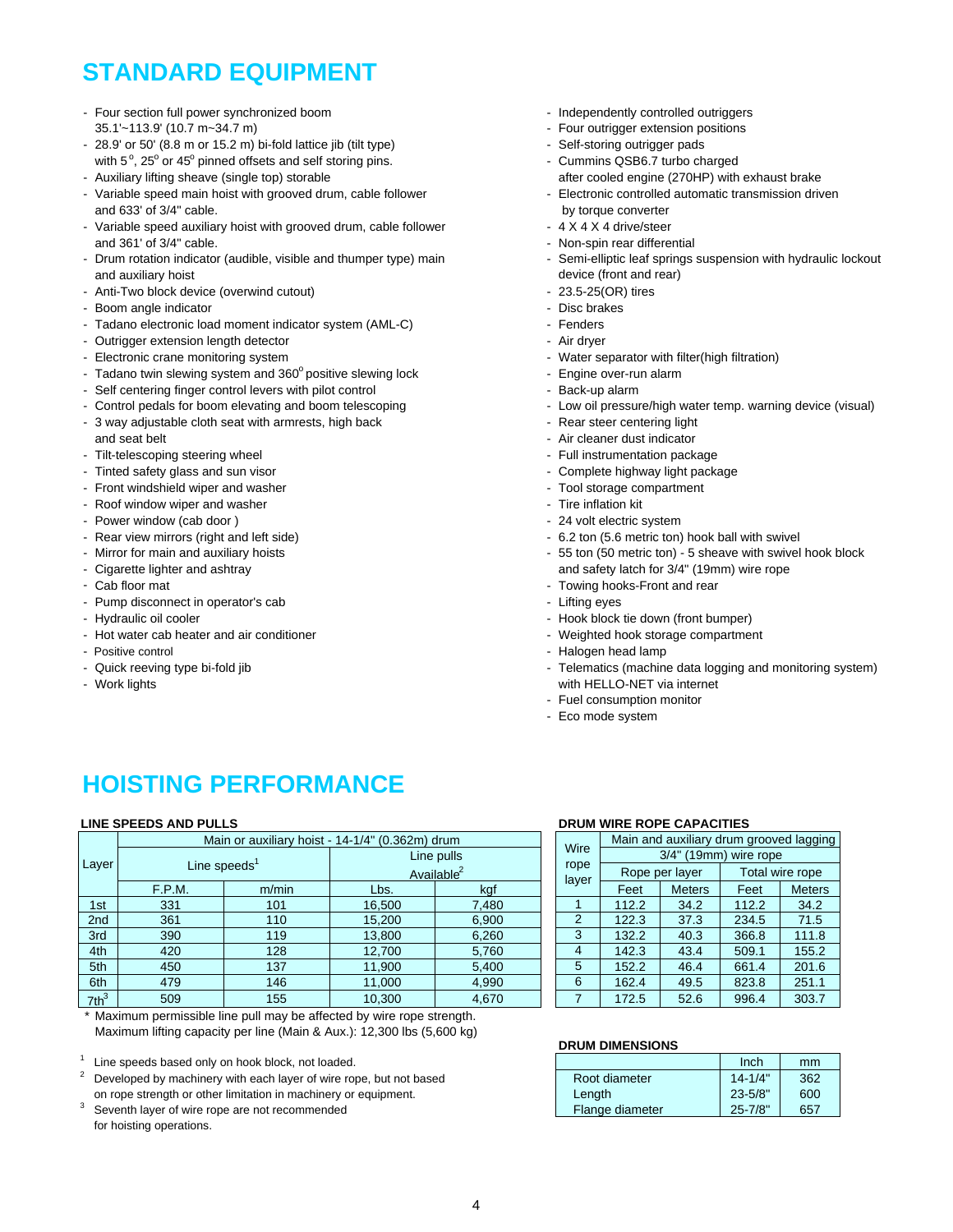## **GR-550XL WORKING RANGE CHART**



5

 $113.9'$ 

 $(34.7m)$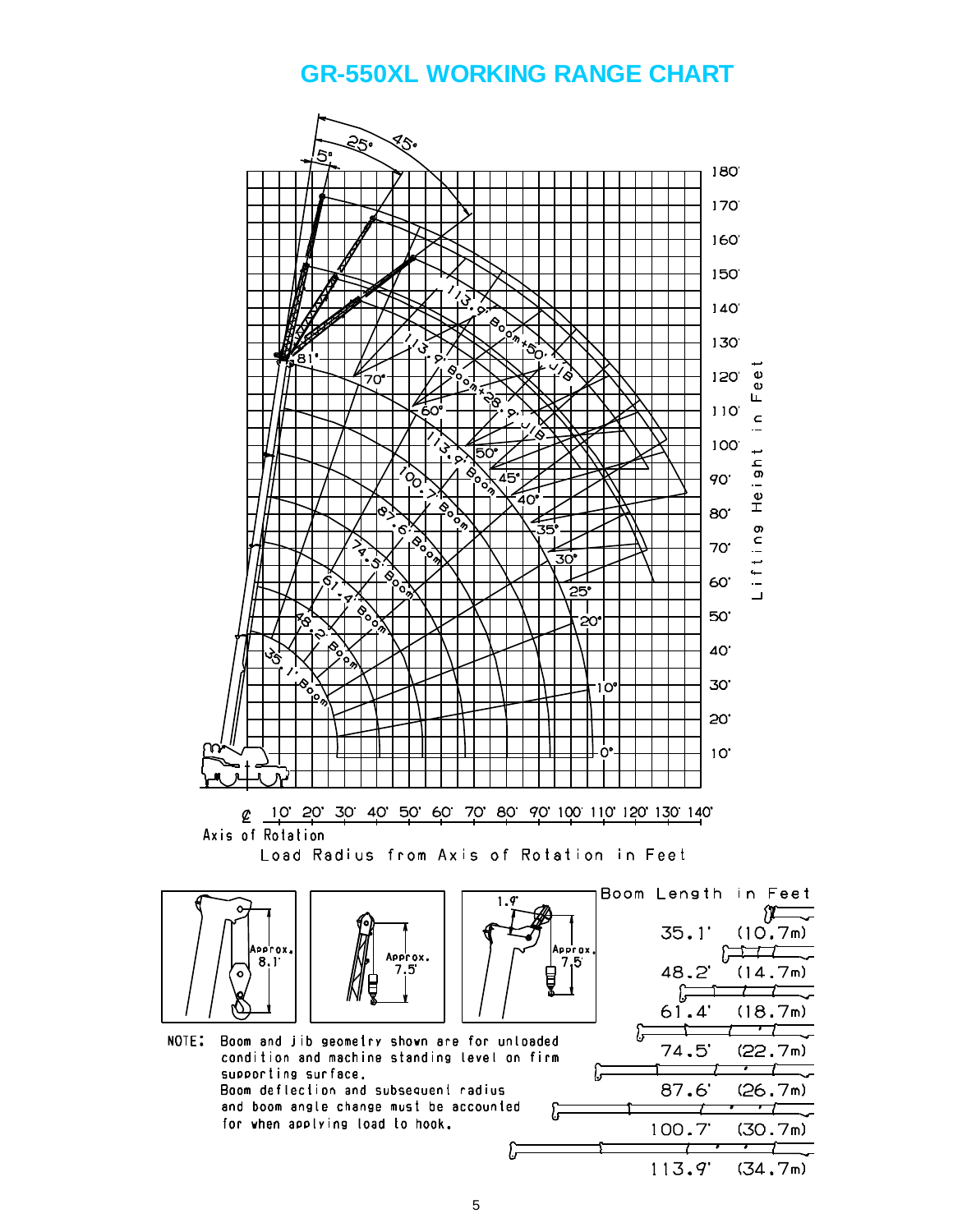|      | ON OUTRIGGERS FULLY EXTENDED 22' 11-5/8"(7.0m) SPREAD |         |    |         |                 |         |                 |              |                 |         |                 |         |    |         |
|------|-------------------------------------------------------|---------|----|---------|-----------------|---------|-----------------|--------------|-----------------|---------|-----------------|---------|----|---------|
|      |                                                       |         |    |         |                 |         | 360° ROTATION   |              |                 |         |                 |         |    |         |
| A    |                                                       | 35.1'   |    | 48.2'   |                 | 61.4    |                 | 74.5'        |                 | 87.6'   |                 | 100.7'  |    | 113.9'  |
| B    | C                                                     | (10.7m) | C  | (14.7m) | C               | (18.7m) | C               | (22.7m)      | C               | (26.7m) | C               | (30.7m) | C  | (34.7m) |
| 8'   | 70                                                    | 110.000 |    |         |                 |         |                 |              |                 |         |                 |         |    |         |
| 10'  | 66                                                    | 100,600 | 73 | 46,700  | $\overline{77}$ | 46,700  | 80              | 44,300       |                 |         |                 |         |    |         |
| 12'  | 63                                                    | 87,900  | 70 | 46,700  | $\overline{75}$ | 46,700  | 78              | 44,300       | 81              | 41,200  |                 |         |    |         |
| 15'  | 56                                                    | 73,400  | 67 | 46,700  | 72              | 46,700  | 76              | 44,300       | 79              | 40,300  | 81              | 33,000  |    |         |
| 20'  | 44                                                    | 54.400  | 60 | 46.700  | 67              | 46.700  | 72              | 42.100       | 76              | 35.800  | 78              | 30.500  | 80 | 25,100  |
| 25'  | 27                                                    | 38,500  | 52 | 43,000  | 62              | 43,000  | 68              | 39,500       | 72              | 31,700  | 75              | 27,300  | 78 | 23,900  |
| 30'  |                                                       |         | 44 | 33,800  | 56              | 35,000  | 64              | 35,500       | 69              | 28,700  | $\overline{72}$ | 25,000  | 75 | 21,600  |
| 35'  |                                                       |         | 33 | 25,600  | 50              | 26,600  | 59              | 27,000       | 65              | 25,300  | 69              | 23,000  | 72 | 19,900  |
| 40'  |                                                       |         | 16 | 20,400  | 44              | 21,100  | 54              | 21,500       | 61              | 21,200  | 66              | 20,500  | 70 | 19,000  |
| 45'  |                                                       |         |    |         | 36              | 17,100  | 49              | 17,300       | 57              | 17,500  | 63              | 17,400  | 67 | 17,100  |
| 50'  |                                                       |         |    |         | 25              | 14,100  | 43              | 14,300       | 53              | 14,500  | 59              | 14,400  | 64 | 14,500  |
| 55'  |                                                       |         |    |         |                 |         | $\overline{37}$ | 12,000       | 48              | 12,200  | 56              | 12,100  | 61 | 12,200  |
| 60'  |                                                       |         |    |         |                 |         | 29              | 10,200       | 43              | 10,300  | 52              | 10,300  | 58 | 10,350  |
| 65'  |                                                       |         |    |         |                 |         | 18              | 8,700        | 38              | 8,750   | 48              | 8,850   | 54 | 8,850   |
| 70'  |                                                       |         |    |         |                 |         |                 |              | $\overline{32}$ | 7,550   | 44              | 7,600   | 51 | 7,650   |
| 75'  |                                                       |         |    |         |                 |         |                 |              | 24              | 6,550   | 39              | 6,600   | 47 | 6,650   |
| 80'  |                                                       |         |    |         |                 |         |                 |              | 9               | 5,700   | 34              | 5,700   | 44 | 5,750   |
| 85'  |                                                       |         |    |         |                 |         |                 |              |                 |         | 27              | 4,950   | 39 | 5,000   |
| 90'  |                                                       |         |    |         |                 |         |                 |              |                 |         | 19              | 4,350   | 35 | 4,350   |
| 95'  |                                                       |         |    |         |                 |         |                 |              |                 |         |                 |         | 30 | 3,750   |
| 100' |                                                       |         |    |         |                 |         |                 |              |                 |         |                 |         | 23 | 3,250   |
| 105' |                                                       |         |    |         |                 |         |                 |              |                 |         |                 |         | 13 | 2,350   |
| D    |                                                       |         |    |         |                 |         |                 | $\mathbf{0}$ |                 |         |                 |         |    |         |

|                                           | LIFTING CAPACITIES AT ZERO DEGREE BOOM ANGLE ON OUTRIGGERS FULLY EXTENDED |         |     |         |       |         |       |         |       |         |       |         |        |         |
|-------------------------------------------|---------------------------------------------------------------------------|---------|-----|---------|-------|---------|-------|---------|-------|---------|-------|---------|--------|---------|
| 22' 11-5/8"(7.0m) SPREAD<br>360° ROTATION |                                                                           |         |     |         |       |         |       |         |       |         |       |         |        |         |
| A                                         | 48.2'<br>35.1<br>61.4                                                     |         |     | 74.5'   |       | 87.6'   |       | 100.7   |       | 113.9'  |       |         |        |         |
| IC                                        | в<br>D                                                                    | (10.7m) |     | (14.7m) | в     | (18.7m) | в     | (22.7m) | в     | (26.7m) | в     | (30.7m) | в      | (34.7m) |
| ∩°                                        | 27.8'                                                                     | 16.500  | 41' | 10.600  | 54.1' | 7.000   | 67.3' | 4.800   | 80.2' | 3.300   | 92.7' | 2.200   | 105.4' | ,400    |

|      | ON OUTRIGGERS MID EXTENDED 21' 3-7/8"(6.5m) SPREAD |         |    |         |                 |         |                 |              |    |         |                 |         |    |         |
|------|----------------------------------------------------|---------|----|---------|-----------------|---------|-----------------|--------------|----|---------|-----------------|---------|----|---------|
|      |                                                    |         |    |         |                 |         | 360° ROTATION   |              |    |         |                 |         |    |         |
| A    |                                                    | 35.1'   |    | 48.2'   |                 | 61.4    | 74.5'           |              |    | 87.6    |                 | 100.7   |    | 113.9'  |
| B    | C                                                  | (10.7m) | C  | (14.7m) | C               | (18.7m) | C               | (22.7m)      | C  | (26.7m) | $\mathbf{C}$    | (30.7m) | C  | (34.7m) |
| 8'   | 70                                                 | 110,000 |    |         |                 |         |                 |              |    |         |                 |         |    |         |
| 10'  | 66                                                 | 100,600 | 73 | 46,700  | 77              | 46,700  | 80              | 44,300       |    |         |                 |         |    |         |
| 12'  | 63                                                 | 87,900  | 70 | 46,700  | 75              | 46,700  | 78              | 44,300       | 81 | 41,200  |                 |         |    |         |
| 15'  | 56                                                 | 73,400  | 67 | 46,700  | $\overline{72}$ | 46,700  | 76              | 44,300       | 79 | 40,300  | 81              | 33,000  |    |         |
| 20'  | 44                                                 | 54,400  | 60 | 46,700  | 67              | 46,700  | 72              | 42,100       | 76 | 35,800  | 78              | 30,500  | 80 | 25,100  |
| 25'  | 27                                                 | 38,500  | 52 | 40,600  | 62              | 41,300  | 68              | 39,500       | 72 | 31,700  | 75              | 27,300  | 78 | 23,900  |
| 30'  |                                                    |         | 44 | 28,300  | 56              | 29,000  | 64              | 29,500       | 69 | 28,700  | $\overline{72}$ | 25,000  | 75 | 21,600  |
| 35'  |                                                    |         | 33 | 21,000  | 50              | 21,600  | 59              | 22,100       | 65 | 22,400  | 69              | 22,500  | 72 | 19,900  |
| 40'  |                                                    |         | 16 | 16,300  | 43              | 17,000  | 54              | 17,300       | 61 | 17,500  | 66              | 17,600  | 70 | 17,700  |
| 45'  |                                                    |         |    |         | 35              | 13,700  | 49              | 14,000       | 57 | 14,100  | 62              | 14,300  | 67 | 14,200  |
| 50'  |                                                    |         |    |         | 25              | 11,100  | 43              | 11,500       | 53 | 11,700  | 59              | 11,800  | 64 | 11,700  |
| 55'  |                                                    |         |    |         |                 |         | $\overline{37}$ | 9,500        | 48 | 9,700   | 55              | 9,900   | 60 | 9,800   |
| 60'  |                                                    |         |    |         |                 |         | 29              | 8,000        | 43 | 8,200   | 52              | 8,300   | 57 | 8,200   |
| 65'  |                                                    |         |    |         |                 |         | 18              | 6,500        | 38 | 7,000   | 48              | 7,000   | 54 | 7,000   |
| 70'  |                                                    |         |    |         |                 |         |                 |              | 32 | 5,900   | 43              | 5,900   | 50 | 6,000   |
| 75'  |                                                    |         |    |         |                 |         |                 |              | 24 | 5,000   | 39              | 5,000   | 47 | 5,100   |
| 80'  |                                                    |         |    |         |                 |         |                 |              | 9  | 4,000   | 33              | 4,300   | 43 | 4,400   |
| 85'  |                                                    |         |    |         |                 |         |                 |              |    |         | $\overline{27}$ | 3,700   | 39 | 3,700   |
| 90'  |                                                    |         |    |         |                 |         |                 |              |    |         | 19              | 2,900   | 35 | 3,100   |
| 95'  |                                                    |         |    |         |                 |         |                 |              |    |         |                 |         | 29 | 2,700   |
| 100' |                                                    |         |    |         |                 |         |                 |              |    |         |                 |         | 23 | 2,200   |
| 105' |                                                    |         |    |         |                 |         |                 |              |    |         |                 |         | 12 | 1,650   |
| D    |                                                    |         |    |         |                 |         |                 | $\mathbf{0}$ |    |         |                 |         |    |         |

|                                          | LIFTING CAPACITIES AT ZERO DEGREE BOOM ANGLE ON OUTRIGGERS MID EXTENDED |         |    |         |      |         |       |                                              |       |       |       |        |         |      |
|------------------------------------------|-------------------------------------------------------------------------|---------|----|---------|------|---------|-------|----------------------------------------------|-------|-------|-------|--------|---------|------|
| 360° ROTATION<br>21' 3-7/8"(6.5m) SPREAD |                                                                         |         |    |         |      |         |       |                                              |       |       |       |        |         |      |
| n                                        | 48.2<br>35.1                                                            |         |    | 61.4'   |      | 74.5'   |       | 87.6'                                        |       | 100.7 |       | 113.9' |         |      |
| C                                        | в                                                                       | (10.7m) | в  | (14.7m) | B    | (18.7m) | в     | (22.7m)<br>(26.7m)<br>(30.7m)<br>в<br>в<br>в |       |       |       |        | (34.7m) |      |
| $\Omega^0$                               | 27.8'                                                                   | 16.500  | 41 | 10.600  | 54.1 | 000.7   | 67.3' | 4.800                                        | 80.2' | 3,300 | 92.7' | 2.200  | 105.4   | ,400 |

**A** :Boom length in feet

**B** :Load radius in feet

 $C$  : Loaded boom angle  $(°)$ 

**D** :Minimum boom angle (°) for indicated length (no load)

NOTE: The lifting capacity data stored in the LOAD MOMENT INDICATOR (AML-C) is based on the standard number of parts of line listed in the chart.

Standard number of parts of line for each boom length should be according to the following table.

| Boom length in feet     | 35.1'   | 35.1' to 61.4'        | 61.4' to 113.9'        | Single top |
|-------------------------|---------|-----------------------|------------------------|------------|
| (meters)                | (10.7m) | $(10.7m)$ to $18.7m)$ | $(18.7m)$ to $34.7m$ ) | Jib        |
| Number of parts of line | 10      |                       |                        |            |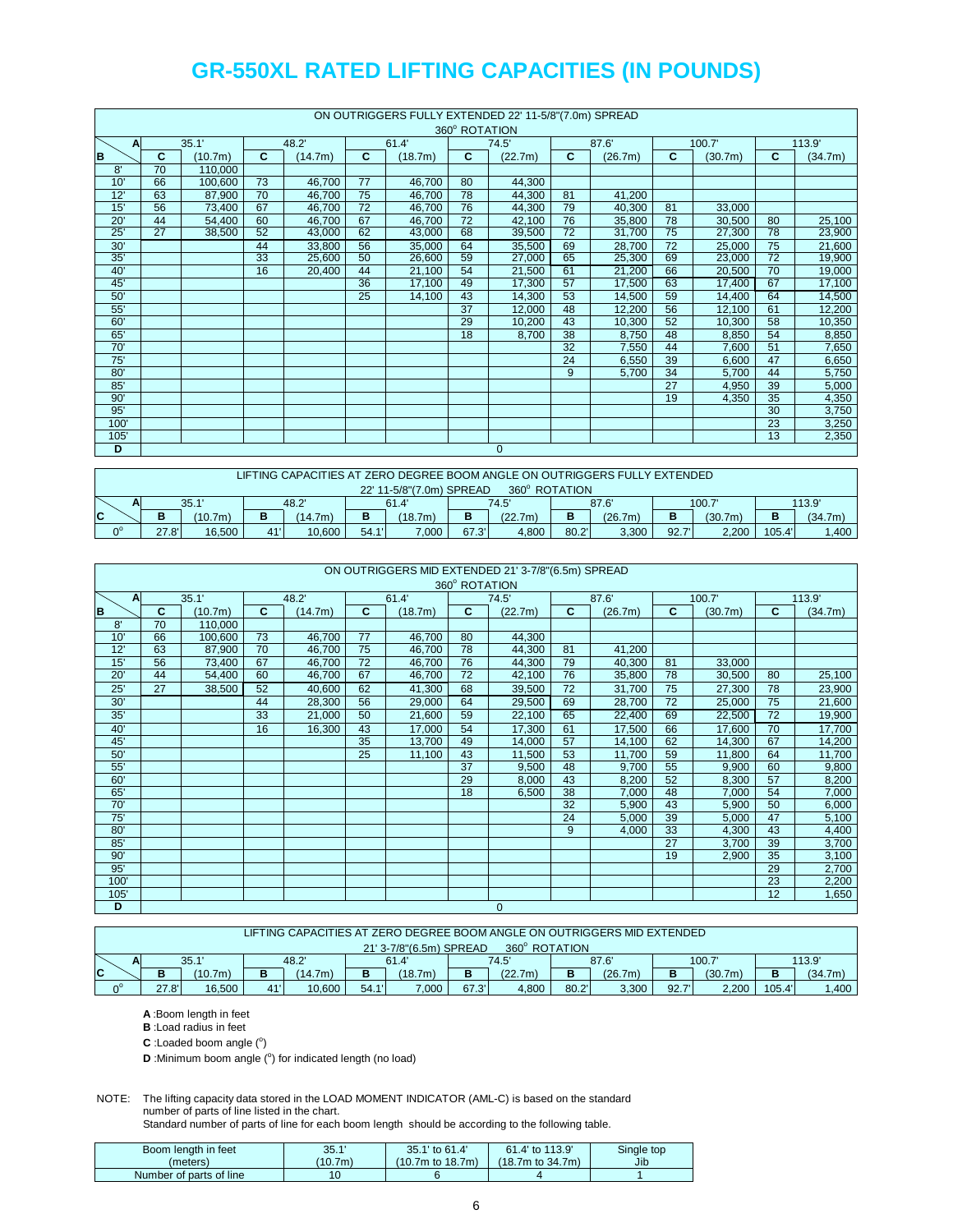| ON OUTRIGGERS MID EXTENDED 16' 4-7/8"(5.0m) SPREAD |    |         |    |         |       |              |               |         |    |         |    |         |    |         |  |
|----------------------------------------------------|----|---------|----|---------|-------|--------------|---------------|---------|----|---------|----|---------|----|---------|--|
|                                                    |    |         |    |         |       |              | 360° ROTATION |         |    |         |    |         |    |         |  |
| A                                                  |    | 35.1'   |    | 48.2'   | 61.4' |              |               | 74.5'   |    | 87.6    |    | 100.7'  |    | 113.9'  |  |
| B                                                  | С  | (10.7m) | C  | (14.7m) | C     | (18.7m)      | C             | (22.7m) | C  | (26.7m) | C  | (30.7m) | C  | (34.7m) |  |
| 8'                                                 | 70 | 110,000 |    |         |       |              |               |         |    |         |    |         |    |         |  |
| 10'                                                | 66 | 100.600 | 73 | 46.700  | 77    | 46.700       | 80            | 44,300  |    |         |    |         |    |         |  |
| 12'                                                | 63 | 87,900  | 70 | 46,700  | 75    | 46,700       | 78            | 44,300  | 81 | 41,200  |    |         |    |         |  |
| 15'                                                | 56 | 72,400  | 67 | 46,700  | 72    | 46,700       | 76            | 44,300  | 79 | 40,300  | 81 | 33,000  |    |         |  |
| 20'                                                | 44 | 38,500  | 60 | 39,900  | 67    | 40,700       | 72            | 41,400  | 76 | 35,800  | 78 | 30,500  | 80 | 25,100  |  |
| 25'                                                | 27 | 24.600  | 52 | 26,000  | 62    | 26,600       | 68            | 27,200  | 72 | 27,500  | 75 | 27,200  | 78 | 23,900  |  |
| 30'                                                |    |         | 44 | 18,600  | 56    | 19,000       | 63            | 19,500  | 68 | 19,800  | 72 | 19,900  | 75 | 19,600  |  |
| 35'                                                |    |         | 33 | 13,700  | 50    | 14,400       | 59            | 14.800  | 65 | 15.000  | 69 | 15,000  | 72 | 15,100  |  |
| 40'                                                |    |         | 16 | 10,400  | 43    | 11,200       | 54            | 11,700  | 61 | 11.900  | 65 | 11.900  | 69 | 11,900  |  |
| 45'                                                |    |         |    |         | 35    | 8,800        | 49            | 9,300   | 57 | 9,500   | 62 | 9,500   | 66 | 9,600   |  |
| 50'                                                |    |         |    |         | 25    | 7,000        | 43            | 7,500   | 53 | 7,700   | 59 | 7,700   | 63 | 7,800   |  |
| 55'                                                |    |         |    |         |       |              | 37            | 6,000   | 48 | 6,150   | 55 | 6,150   | 60 | 6,300   |  |
| 60'                                                |    |         |    |         |       |              | 29            | 4.850   | 43 | 5,000   | 51 | 5,000   | 57 | 5,100   |  |
| 65                                                 |    |         |    |         |       |              | 18            | 3,700   | 38 | 4,050   | 47 | 4,050   | 54 | 4,150   |  |
| 70'                                                |    |         |    |         |       |              |               |         | 32 | 3,300   | 43 | 3,300   | 50 | 3,400   |  |
| 75'                                                |    |         |    |         |       |              |               |         | 24 | 2,650   | 38 | 2,700   | 47 | 2,800   |  |
| 80'                                                |    |         |    |         |       |              |               |         | 9  | 2,000   | 33 | 2,100   | 43 | 2,200   |  |
| 85'                                                |    |         |    |         |       |              |               |         |    |         | 27 | 1,600   | 39 | 1,700   |  |
| 90'                                                |    |         |    |         |       |              |               |         |    |         | 18 | 1,050   | 34 | 1,300   |  |
| $\overline{D}$                                     |    |         |    |         |       | $\mathbf{0}$ |               |         |    |         |    |         |    | 19      |  |

|         |                                          | LIFTING CAPACITIES AT ZERO DEGREE BOOM ANGLE ON OUTRIGGERS MID EXTENDED. |    |       |       |         |       |         |       |         |       |                      |  |
|---------|------------------------------------------|--------------------------------------------------------------------------|----|-------|-------|---------|-------|---------|-------|---------|-------|----------------------|--|
|         | 360° ROTATION<br>16' 4-7/8"(5.0m) SPREAD |                                                                          |    |       |       |         |       |         |       |         |       |                      |  |
|         | 48.2'<br>35.1'<br>AI                     |                                                                          |    |       |       | 61.4    |       | 74.5'   |       | 87.6'   |       | 100.7                |  |
| C       | (10.7m)<br>в<br>(14.7m)<br>о             |                                                                          |    |       |       | (18.7m) | D     | (22.7m) |       | (26.7m) |       | (30.7 <sub>m</sub> ) |  |
| $n^{0}$ | 27.8'                                    | 16,500                                                                   | 41 | 9,900 | 54.1' | 5,670   | 67.3' | 3.480   | 80.2' | .980    | 92.7' | 900                  |  |

|     | ON OUTRIGGERS MIN EXTENDED 8' 1-5/8"(2.48m) SPREAD |                          |    |        |    |         |    |         |    |         |    |         |    |         |
|-----|----------------------------------------------------|--------------------------|----|--------|----|---------|----|---------|----|---------|----|---------|----|---------|
|     | 360° ROTATION                                      |                          |    |        |    |         |    |         |    |         |    |         |    |         |
|     | 35.1'<br>48.2<br>61.4<br>A                         |                          |    |        |    |         |    | 74.5'   |    | 87.6    |    | 100.7'  |    | 113.9'  |
| B   | C.                                                 | C.<br>(10.7m)<br>(14.7m) |    |        | C. | (18.7m) | C  | (22.7m) | C  | (26.7m) | C  | (30.7m) | C  | (34.7m) |
| 8'  | 70                                                 | 75,800                   |    |        |    |         |    |         |    |         |    |         |    |         |
| 10' | 66                                                 | 48,500                   | 73 | 46,700 | 77 | 46,700  | 80 | 44,300  |    |         |    |         |    |         |
| 12' | 62                                                 | 34,100                   | 70 | 35,900 | 75 | 35,700  | 78 | 34,900  | 80 | 33,600  |    |         |    |         |
| 15' | 56                                                 | 22.600                   | 67 | 24.100 | 72 | 24,800  | 76 | 24.700  | 78 | 23.900  | 80 | 23,000  |    |         |
| 20' | 45                                                 | 13,000                   | 60 | 14,300 | 67 | 14,900  | 72 | 15,400  | 75 | 15,100  | 77 | 14.600  | 79 | 13,900  |
| 25' | 29                                                 | 8.050                    | 52 | 9.200  | 62 | 9.700   | 67 | 10.200  | 71 | 10.400  | 74 | 10.000  | 76 | 9,500   |
| 30' |                                                    |                          | 44 | 6,100  | 56 | 6,600   | 63 | 7,000   | 68 | 7.200   | 71 | 7.000   | 74 | 6,700   |
| 35' |                                                    |                          | 33 | 3,900  | 50 | 4,400   | 59 | 4,800   | 64 | 5,000   | 68 | 5,000   | 71 | 4,700   |
| 40' |                                                    |                          | 17 | 2.500  | 43 | 2,900   | 54 | 3,300   | 60 | 3,500   | 65 | 3,500   | 68 | 3,300   |
| 45' | 35<br>1.800                                        |                          |    |        |    |         | 49 | 2.100   | 56 | 2.300   | 61 | 2.400   | 65 | 2,200   |
| 50' |                                                    |                          |    |        |    |         | 43 | ,200    | 52 | 1.400   | 58 | 1,500   | 62 | 1,400   |
| D   |                                                    |                          |    |        |    |         |    | 36      |    | 44      |    | 51      |    | 57      |

| LIFTING CAPACITIES AT ZERO DEGREE BOOM ANGLE ON OUTRIGGERS MIN EXTENDED |       |         |     |         |  |  |  |  |  |  |  |  |
|-------------------------------------------------------------------------|-------|---------|-----|---------|--|--|--|--|--|--|--|--|
| 360° ROTATION<br>8' 1-5/8"(2.48m) SPREAD                                |       |         |     |         |  |  |  |  |  |  |  |  |
| -                                                                       |       | 35.1'   |     | 48.2'   |  |  |  |  |  |  |  |  |
| $\mathbf c$                                                             | в     | (10.7m) | в   | (14.7m) |  |  |  |  |  |  |  |  |
| $0^{\circ}$                                                             | 27.8' | 6.040   | 41' | 2.120   |  |  |  |  |  |  |  |  |

**A** :Boom length in feet

**B** :Load radius in feet

 $C$  : Loaded boom angle  $(°)$ 

**D** :Minimum boom angle (°) for indicated length (no load)

NOTE: The lifting capacity data stored in the LOAD MOMENT INDICATOR (AML-C) is based on the standard number of parts of line listed in the chart.

Standard number of parts of line for each boom length should be according to the following table.

| Boom length in feet     | 35.1'   | 35.1' to 61.4'        | 61.4' to 113.9'  | Single top |
|-------------------------|---------|-----------------------|------------------|------------|
| (meters)                | (10.7m) | $(10.7m)$ to $18.7m)$ | (18.7m to 34.7m) | Jib        |
| Number of parts of line | 10      |                       |                  |            |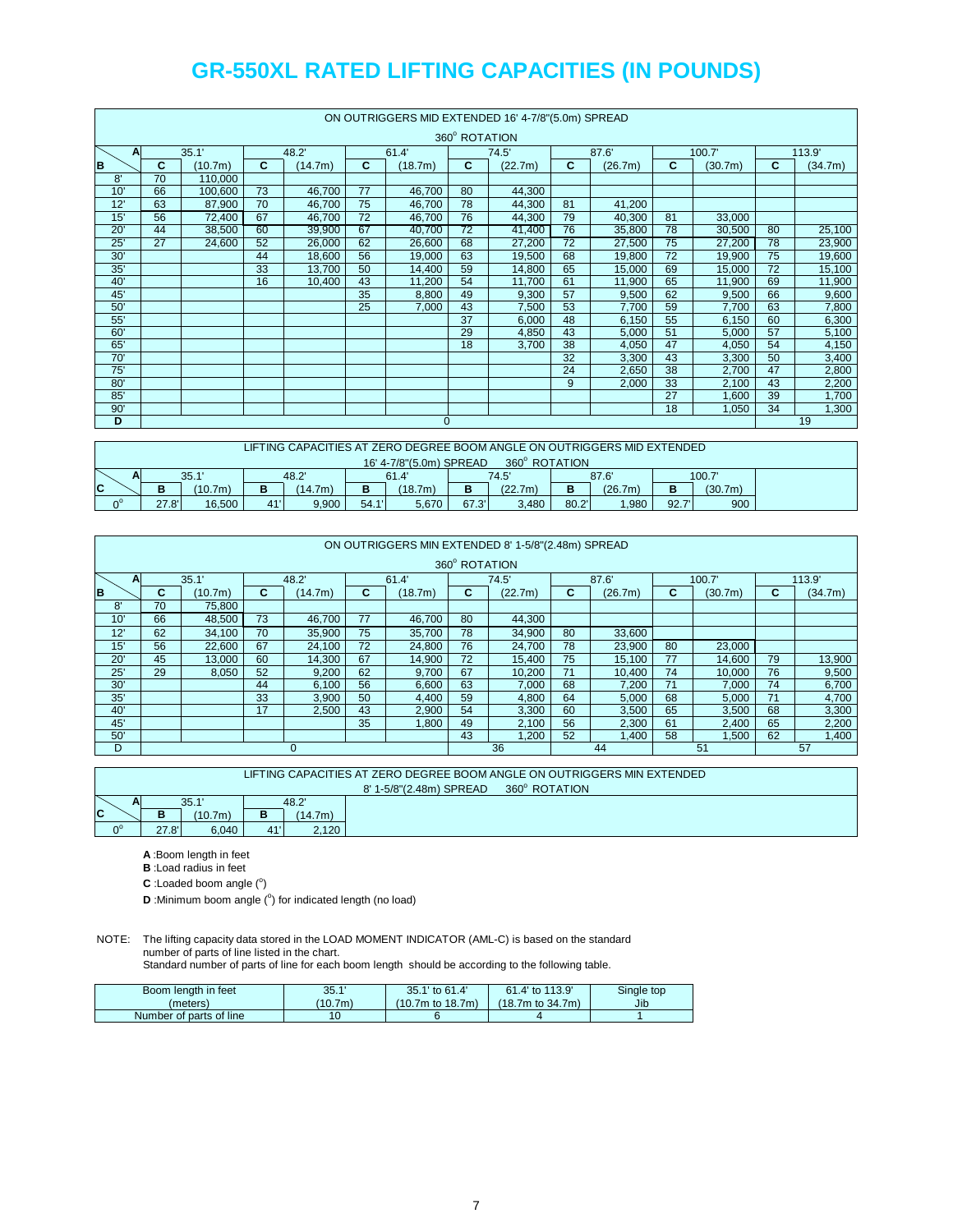|               | ON OUTRIGGERS FULLY EXTENDED 22' 11-5/8"(7.0m) SPREAD |                  |        |                                        |              |            |  |               |              |                  |              |                                       |              |            |
|---------------|-------------------------------------------------------|------------------|--------|----------------------------------------|--------------|------------|--|---------------|--------------|------------------|--------------|---------------------------------------|--------------|------------|
|               |                                                       |                  |        |                                        |              |            |  | 360° ROTATION |              |                  |              |                                       |              |            |
|               |                                                       |                  |        | 113.9' (34.7m) Boom + 28.9' (8.8m) Jib |              |            |  |               |              |                  |              | 113.9' (34.7m) Boom + 50' (15.2m) Jib |              |            |
| C             |                                                       | $5^\circ$ offset |        | $25^{\circ}$ offset                    |              | 45° offset |  | $\mathbf c$   |              | $5^\circ$ offset |              | $25^{\circ}$ offset                   |              | 45° offset |
|               | $\mathsf{R}$                                          | W                | R.     | W                                      | $\mathsf{R}$ | W          |  |               | $\mathsf{R}$ | W                | $\mathsf{R}$ | W                                     | $\mathbb{R}$ | W          |
| 80            | 25.6'                                                 | 12,300           | 34.8'  | 8,400                                  | 41.5'        | 6,050      |  | 80            | 32.6'        | 6,350            | 47.6         | 4,050                                 | 59.0'        | 2,750      |
| 77.5          | 32.9'                                                 | 12,000           | 41.3'  | 8,000                                  | 47.3'        | 5,900      |  | 77.5          | 40.8         | 6,200            | 54.9         | 3,900                                 | 65.3'        | 2,700      |
| 75            | 39.8'                                                 | 11,500           | 47.5'  | 7,650                                  | 53.1'        | 5,700      |  | 75            | 48.6         | 6.050            | 61.9         | 3,700                                 | 71.6'        | 2,600      |
| 72.5          | 46.3'                                                 | 10,600           | 53.6'  | 7,350                                  | 58.7         | 5,550      |  | 72.5          | 56.0         | 5,600            | 68.5'        | 3,550                                 | 77.5'        | 2,550      |
| 70            | 52.3'                                                 | 9,750            | 59.5'  | 7.100                                  | 64.0'        | 5,400      |  | 70            | 63.0'        | 5,200            | 75.0'        | 3,350                                 | 83.2'        | 2,500      |
| 67.5          | 58.3'                                                 | 9,100            | 65.1'  | 6,850                                  | 69.2'        | 5,300      |  | 67.5          | 69.6         | 4,900            | 81.2'        | 3,200                                 | 88.7         | 2,450      |
| 65            | 64.0                                                  | 8,500            | 70.5'  | 6,600                                  | 74.0'        | 5,200      |  | 65            | 76.1'        | 4,600            | 87.0         | 3,100                                 | 93.9'        | 2,400      |
| 62.5          | 69.4                                                  | 7,900            | 75.6'  | 6.400                                  | 78.9'        | 5,100      |  | 62.5          | 82.2'        | 4,350            | 92.6'        | 3,000                                 | 98.9         | 2,350      |
| 60            | 74.8'                                                 | 7,400            | 80.5'  | 6.200                                  | 83.7'        | 5,050      |  | 60            | 88.4         | 4,150            | 98.1'        | 2,900                                 | 103.8'       | 2,350      |
| 57.5          | 79.5'                                                 | 6,500            | 85.5'  | 5,700                                  | 88.2'        | 5,000      |  | 57.5          | 94.4         | 3,950            | 103.6'       | 2,800                                 | 108.4        | 2,300      |
| 55            | 84.0                                                  | 5,650            | 90.0'  | 5.200                                  | 92.5'        | 4,950      |  | 55            | 100.0        | 3.800            | 108.7        | 2,700                                 | 112.6'       | 2,300      |
| 52.5          | 88.8'                                                 | 5,000            | 94.1'  | 4,600                                  | 96.2'        | 4,450      |  | 52.5          | 105.4        | 3,500            | 113.3'       | 2,650                                 | 116.7'       | 2,250      |
| 50            | 93.1'                                                 | 4,400            | 98.2'  | 4,100                                  | 99.7'        | 3,950      |  | 50            | 110.2        | 3,150            | 117.9        | 2,600                                 | 120.3'       | 2,250      |
| 47.5          | 97.4                                                  | 3,950            | 102.1  | 3.700                                  | 103.3'       | 3,550      |  | 47.5          | 114.8        | 2,750            | 121.9        | 2,400                                 | 124.0        | 2,200      |
| 45            | 101.4                                                 | 3,500            | 105.6  | 3,300                                  | 106.6'       | 3,150      |  | 45            | 119.3        | 2,400            | 125.7        | 2,150                                 | 127.1'       | 2,100      |
| 42.5          | 105.3                                                 | 3,150            | 109.1  | 2,950                                  |              |            |  | 42.5          | 123.3        | 2,100            | 129.3'       | 1,900                                 |              |            |
| 40            | 109.0                                                 | 2,800            | 112.3' | 2,650                                  |              |            |  | 40            | 127.0        | 1,850            | 132.7        | 1,700                                 |              |            |
| 37.5          | 112.6                                                 | 2,500            | 115.5' | 2,400                                  |              |            |  | 37.5          | 131.1'       | 1,600            | 135.7        | 1,500                                 |              |            |
| 35            | 115.8'                                                | 2,250            | 118.2  | 2,200                                  |              |            |  | 35            | 134.4        | 1,400            | 138.5'       | 1,300                                 |              |            |
| 32.5          | 118.7                                                 | 2,050            | 120.9' | 2,000                                  |              |            |  |               |              |                  |              |                                       |              |            |
| $\frac{1}{2}$ | 121.6                                                 | 1,850            | 123.3' | 1,800                                  |              |            |  |               |              |                  |              |                                       |              |            |
| 27.5          | 124.1                                                 | 1,700            | 125.3' | 1,650                                  |              |            |  |               |              |                  |              |                                       |              |            |
| 25            | 126.3'                                                | 1,600            | 127.1' | 1,550                                  |              |            |  |               |              |                  |              |                                       |              |            |

 $C$  : Loaded boom angle  $(°)$ 

**R** :Load radius in feet

**W** :Rated lifting capacity in pounds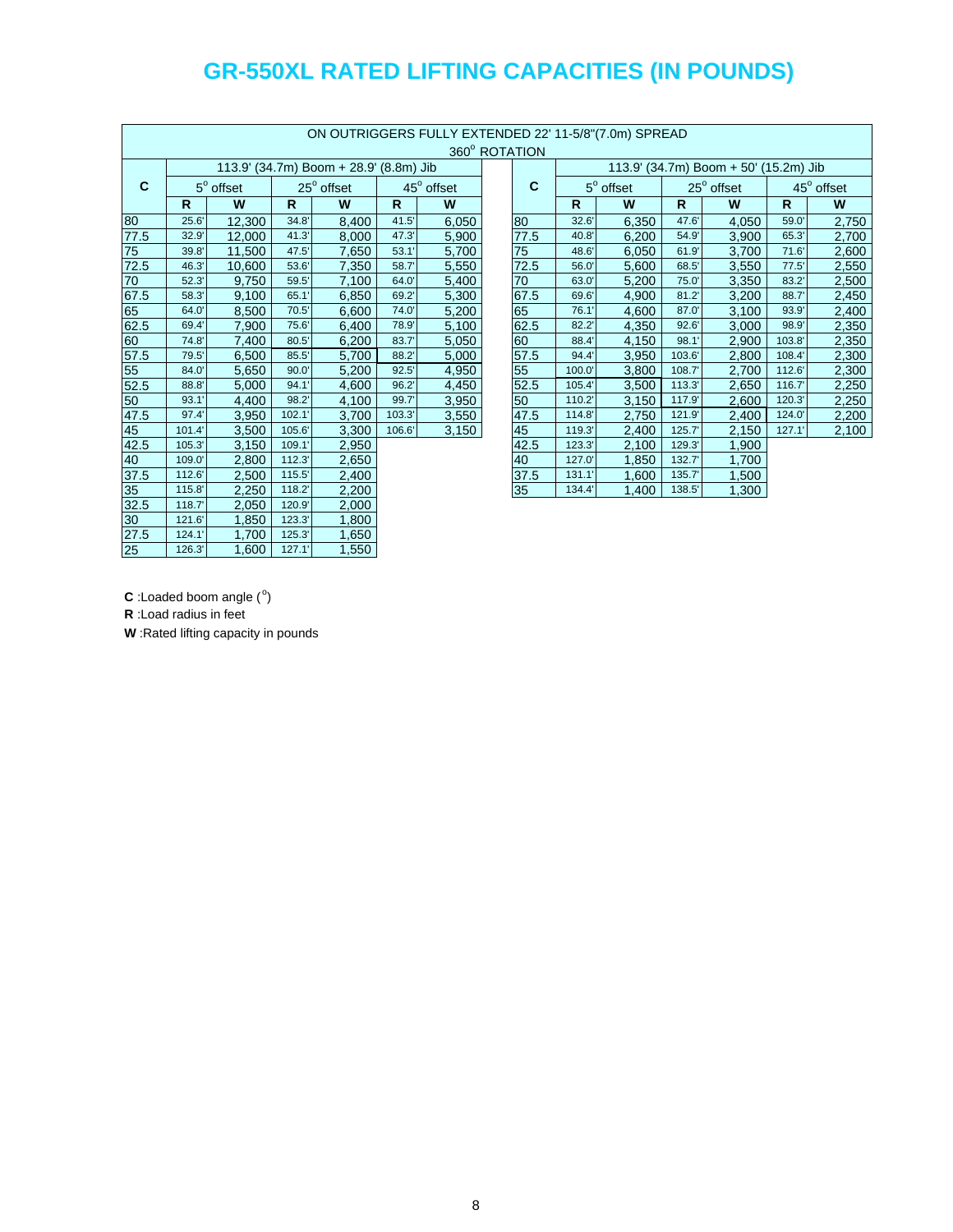| ON OUTRIGGERS MID EXTENDED 21' 3-7/8"(6.5m) SPREAD |        |                  |        |                                        |       |            |  |               |        |                  |        |                                       |        |            |
|----------------------------------------------------|--------|------------------|--------|----------------------------------------|-------|------------|--|---------------|--------|------------------|--------|---------------------------------------|--------|------------|
|                                                    |        |                  |        |                                        |       |            |  | 360° ROTATION |        |                  |        |                                       |        |            |
|                                                    |        |                  |        | 113.9' (34.7m) Boom + 28.9' (8.8m) Jib |       |            |  |               |        |                  |        | 113.9' (34.7m) Boom + 50' (15.2m) Jib |        |            |
| C                                                  |        | $5^\circ$ offset |        | 25° offset                             |       | 45° offset |  | C             |        | $5^\circ$ offset |        | $25^{\circ}$ offset                   |        | 45° offset |
|                                                    | R      | W                | R      | W                                      | R.    | W          |  |               | R      | W                | R.     | W                                     | R      | W          |
| $\overline{8}$                                     | 25.6'  | 12,300           | 34.8'  | 8,400                                  | 41.5' | 6,050      |  | 80            | 32.6'  | 6,350            | 47.6   | 4,050                                 | 59.0'  | 2,750      |
| 77.5                                               | 32.9'  | 12,000           | 41.3'  | 8,000                                  | 47.3' | 5,900      |  | 77.5          | 40.8'  | 6,200            | 54.9'  | 3,900                                 | 65.3'  | 2,700      |
| 75                                                 | 39.8'  | 11,500           | 47.5'  | 7,650                                  | 53.1' | 5,700      |  | 75            | 48.6'  | 6,050            | 61.9   | 3,700                                 | 71.6'  | 2,600      |
| 72.5                                               | 46.3'  | 10,600           | 53.6   | 7,350                                  | 58.7  | 5,550      |  | 72.5          | 56.0'  | 5,600            | 68.5'  | 3,550                                 | 77.5'  | 2,550      |
| 70                                                 | 52.3'  | 9,750            | 59.5'  | 7,100                                  | 64.0  | 5,450      |  | 70            | 63.0   | 5,200            | 75.0'  | 3,350                                 | 83.2'  | 2,500      |
| 67.5                                               | 58.1'  | 8,800            | 65.1'  | 6,850                                  | 69.2  | 5,300      |  | 67.5          | 69.6   | 4,900            | 81.2'  | 3,200                                 | 88.7   | 2,450      |
| 65                                                 | 63.5'  | 7,900            | 70.5'  | 6,600                                  | 74.0  | 5,200      |  | 65            | 76.1'  | 4,600            | 87.0   | 3,100                                 | 93.9'  | 2,400      |
| 62.5                                               | 68.7   | 6,800            | 75.3'  | 5,800                                  | 78.9' | 4,950      |  | 62.5          | 82.2'  | 4,350            | 92.6'  | 3,000                                 | 98.9   | 2,350      |
| $\overline{60}$                                    | 73.6'  | 5,800            | 79.9'  | 5,050                                  | 83.5' | 4,700      |  | 60            | 88.3'  | 4,100            | 98.1'  | 2,900                                 | 103.8' | 2,350      |
| 57.5                                               | 78.5'  | 5,100            | 84.6'  | 4,450                                  | 87.8  | 4,250      |  | 57.5          | 93.8'  | 3,550            | 103.5' | 2,700                                 | 108.4  | 2,300      |
| 55                                                 | 83.3'  | 4,500            | 89.0'  | 3,850                                  | 91.8' | 3,850      |  | 55            | 99.0'  | 3,000            | 108.4  | 2,500                                 | 112.6' | 2,300      |
| 52.5                                               | 87.9   | 3,900            | 93.4'  | 3,300                                  | 95.7' | 3,350      |  | 52.5          | 104.0  | 2,450            | 112.9  | 2,150                                 | 116.4  | 2,000      |
| 50                                                 | 92.5'  | 3,300            | 97.4   | 2,850                                  | 99.3' | 2,900      |  | 50            | 108.8  | 2,000            | 117.1  | 1,800                                 | 119.9' | 1,750      |
| 47.5                                               | 96.7   | 2,800            | 101.4' | 2,450                                  | 102.9 | 2,450      |  | 47.5          | 113.6' | 1,700            | 121.2  | 1,500                                 | 123.4  | 1,450      |
| 45                                                 | 100.7  | 2,350            | 105.0  | 2,100                                  | 106.2 | 2,050      |  | 45            | 118.0  | 1,400            | 124.9' | 1,200                                 | 126.4  | 1,150      |
| 42.5                                               | 104.3' | 2,000            | 108.5  | 1,800                                  |       |            |  |               |        |                  |        |                                       |        |            |
| 40                                                 | 108.3  | 1,650            | 111.8  | .550                                   |       |            |  |               |        |                  |        |                                       |        |            |
| 37.5                                               | 111.7' | 1,400            | 115.0  | 1,300                                  |       |            |  |               |        |                  |        |                                       |        |            |
| 35                                                 | 115.1' | 1,200            | 117.9' | 1,100                                  |       |            |  |               |        |                  |        |                                       |        |            |

|       | 360° ROTATION    |        |                                        |       |            |  |      |        |                  |        |                                       |        |            |
|-------|------------------|--------|----------------------------------------|-------|------------|--|------|--------|------------------|--------|---------------------------------------|--------|------------|
|       |                  |        | 113.9' (34.7m) Boom + 28.9' (8.8m) Jib |       |            |  |      |        |                  |        | 113.9' (34.7m) Boom + 50' (15.2m) Jib |        |            |
|       | $5^\circ$ offset |        | $25^{\circ}$ offset                    |       | 45° offset |  | C    |        | $5^\circ$ offset |        | $25^\circ$ offset                     |        | 45° offset |
| R     | W                | R      | W                                      | R     | W          |  |      | R      | W                | R      | W                                     | R      | W          |
| 25.6' | 12,300           | 34.8'  | 8,400                                  | 41.5  | 6,050      |  | 80   | 32.6'  | 6,350            | 47.6   | 4,050                                 | 59.0   | 2,750      |
| 32.9' | 12,000           | 41.3'  | 8,000                                  | 47.3' | 5,900      |  | 77.5 | 40.8'  | 6,200            | 54.9   | 3,900                                 | 65.3   | 2,700      |
| 39.8' | 11,500           | 47.5'  | 7,650                                  | 53.1' | 5,700      |  | 75   | 48.6'  | 6,050            | 61.9   | 3,700                                 | 71.6'  | 2,600      |
| 46.3' | 10,600           | 53.6   | 7,350                                  | 58.7  | 5,550      |  | 72.5 | 56.0'  | 5,600            | 68.5   | 3,550                                 | 77.5'  | 2,550      |
| 52.3' | 9,750            | 59.5'  | 7,100                                  | 64.0  | 5,450      |  | 70   | 63.0   | 5,200            | 75.0'  | 3,350                                 | 83.2   | 2,500      |
| 58.1' | 8,800            | 65.1   | 6,850                                  | 69.2  | 5,300      |  | 67.5 | 69.6'  | 4,900            | 81.2'  | 3,200                                 | 88.7   | 2,450      |
| 63.5' | 7,900            | 70.5'  | 6,600                                  | 74.0' | 5,200      |  | 65   | 76.1'  | 4,600            | 87.0   | 3.100                                 | 93.9'  | 2,400      |
| 68.7  | 6,800            | 75.3'  | 5,800                                  | 78.9' | 4,950      |  | 62.5 | 82.2'  | 4,350            | 92.6'  | 3,000                                 | 98.9'  | 2,350      |
| 73.6' | 5,800            | 79.9'  | 5,050                                  | 83.5' | 4,700      |  | 60   | 88.3'  | 4,100            | 98.1   | 2,900                                 | 103.8  | 2,350      |
| 78.5' | 5,100            | 84.6   | 4,450                                  | 87.8  | 4,250      |  | 57.5 | 93.8'  | 3,550            | 103.5' | 2,700                                 | 108.4  | 2,300      |
| 83.3' | 4,500            | 89.0   | 3,850                                  | 91.8' | 3,850      |  | 55   | 99.0'  | 3,000            | 108.4  | 2,500                                 | 112.6  | 2,300      |
| 87.9' | 3,900            | 93.4   | 3,300                                  | 95.7' | 3,350      |  | 52.5 | 104.0  | 2,450            | 112.9  | 2,150                                 | 116.4  | 2,000      |
| 92.5' | 3,300            | 97.4'  | 2,850                                  | 99.3' | 2,900      |  | 50   | 108.8  | 2,000            | 117.1  | 1,800                                 | 119.9' | 1,750      |
| 96.7' | 2,800            | 101.4' | 2,450                                  | 102.9 | 2,450      |  | 47.5 | 113.6' | 1,700            | 121.2  | 1,500                                 | 123.4  | 1,450      |
| 00.7' | 2,350            | 105.0  | 2,100                                  | 106.2 | 2,050      |  | 45   | 118.0' | 1,400            | 124.9' | 1,200                                 | 126.4  | 1,150      |
|       |                  |        |                                        |       |            |  |      |        |                  |        |                                       |        |            |

|             | ON OUTRIGGERS MID EXTENDED 16' 4-7/8"(5.0m) SPREAD<br>360° ROTATION |                  |       |                                        |       |            |  |             |       |                  |       |                                       |        |            |
|-------------|---------------------------------------------------------------------|------------------|-------|----------------------------------------|-------|------------|--|-------------|-------|------------------|-------|---------------------------------------|--------|------------|
|             |                                                                     |                  |       | 113.9' (34.7m) Boom + 28.9' (8.8m) Jib |       |            |  |             |       |                  |       | 113.9' (34.7m) Boom + 50' (15.2m) Jib |        |            |
| $\mathbf c$ |                                                                     | $5^\circ$ offset |       | 25° offset                             |       | 45° offset |  | $\mathbf c$ |       | $5^\circ$ offset |       | 25° offset                            |        | 45° offset |
|             | R                                                                   | W                | R     | W                                      | R     | W          |  |             | R     | W                | R     | W                                     | R      | W          |
| 80          | 25.6'                                                               | 12,300           | 34.8' | 8.400                                  | 41.5' | 6,050      |  | 80          | 32.6' | 6,350            | 47.6  | 4,050                                 | 58.8   | 2,750      |
| 77.5        | 32.9'                                                               | 12,000           | 41.3' | 8.000                                  | 47.3' | 5,900      |  | 77.5        | 40.8' | 6,200            | 54.9  | 3,900                                 | 65.3'  | 2,700      |
| 75          | 39.8'                                                               | 11,500           | 47.5' | 7.650                                  | 53.1  | 5,700      |  | 75          | 48.6' | 6,050            | 61.9  | 3,700                                 | 71.6'  | 2,600      |
| 72.5        | 45.7'                                                               | 9.700            | 53.4' | 7.000                                  | 58.7  | 5,550      |  | 72.5        | 56.0' | 5,600            | 68.5' | 3,550                                 | 77.5'  | 2,550      |
| 70          | 51.3'                                                               | 7,900            | 58.9  | 6,300                                  | 64.0' | 5,400      |  | 70          | 63.0  | 5,200            | 75.0' | 3,350                                 | 83.2'  | 2,500      |
| 67.5        | 56.9'                                                               | 6,550            | 64.4  | 5,450                                  | 68.9' | 4,850      |  | 67.5        | 69.1  | 4,500            | 81.0' | 3,100                                 | 88.7'  | 2,450      |
| 65          | 62.2'                                                               | 5,300            | 69.2' | 4.700                                  | 73.4' | 4,350      |  | 65          | 75.1  | 3,800            | 86.6' | 2,850                                 | 93.7   | 2,400      |
| 62.5        | 67.3'                                                               | 4.300            | 74.0  | 3,850                                  | 78.0' | 3,650      |  | 62.5        | 90.9' | 3,050            | 91.9' | 2,400                                 | 98.6'  | 2,150      |
| 60          | 72.3'                                                               | 3,400            | 78.8' | 3,150                                  | 82.6' | 3,000      |  | 60          | 86.1  | 2,400            | 97.1  | 1,950                                 | 103.3' | 1,900      |
| 57.5        | 77.0'                                                               | 2,750            | 83.4  | 2,550                                  | 86.8' | 2,450      |  | 57.5        | 91.6' | 1,800            | 102.1 | 1,500                                 | 107.5' | 1,500      |
| 55          | 81.8'                                                               | 2,200            | 87.9' | 2,000                                  | 90.8' | 2,000      |  | 55          | 96.7' | 1,300            | 106.7 | 1,100                                 | 111.6' | 1,100      |
| 52.5        | 86.4                                                                | 1,700            | 92.3' | 1.550                                  | 94.8' | 1,550      |  |             |       |                  |       |                                       |        |            |
| 50          | 91.0'                                                               | 1,300            | 96.4  | 1,150                                  | 98.5' | 1,200      |  |             |       |                  |       |                                       |        |            |

| <b>TATION</b> |       |                  |        |                                       |        |                        |
|---------------|-------|------------------|--------|---------------------------------------|--------|------------------------|
|               |       |                  |        | 113.9' (34.7m) Boom + 50' (15.2m) Jib |        |                        |
| С             |       | $5^\circ$ offset |        | $25^\circ$ offset                     |        | 45 <sup>°</sup> offset |
|               | R     | W                | R      | W                                     | R      | W                      |
| 80            | 32.6' | 6,350            | 47.6   | 4,050                                 | 58.8   | 2,750                  |
| 77.5          | 40.8' | 6,200            | 54.9'  | 3,900                                 | 65.3'  | 2,700                  |
| 75            | 48.6' | 6,050            | 61.9   | 3,700                                 | 71.6'  | 2,600                  |
| 72.5          | 56.0' | 5,600            | 68.5'  | 3,550                                 | 77.5'  | 2,550                  |
| 70            | 63.0' | 5.200            | 75.0'  | 3,350                                 | 83.2'  | 2,500                  |
| 67.5          | 69.1' | 4.500            | 81.0'  | 3,100                                 | 88.7   | 2,450                  |
| 65            | 75.1' | 3.800            | 86.6'  | 2.850                                 | 93.7'  | 2,400                  |
| 62.5          | 90.9' | 3,050            | 91.9'  | 2,400                                 | 98.6'  | 2,150                  |
| 60            | 86.1' | 2,400            | 97.1'  | 1,950                                 | 103.3' | 1,900                  |
| 57.5          | 91.6' | 1,800            | 102.1' | 1,500                                 | 107.5' | 1,500                  |
| 55            | 96.7  | 1,300            | 106.7  | 1,100                                 | 111.6  | 1,100                  |

 $C$ : Loaded boom angle  $(°)$ 

**R** :Load radius in feet

**W** :Rated lifting capacity in pounds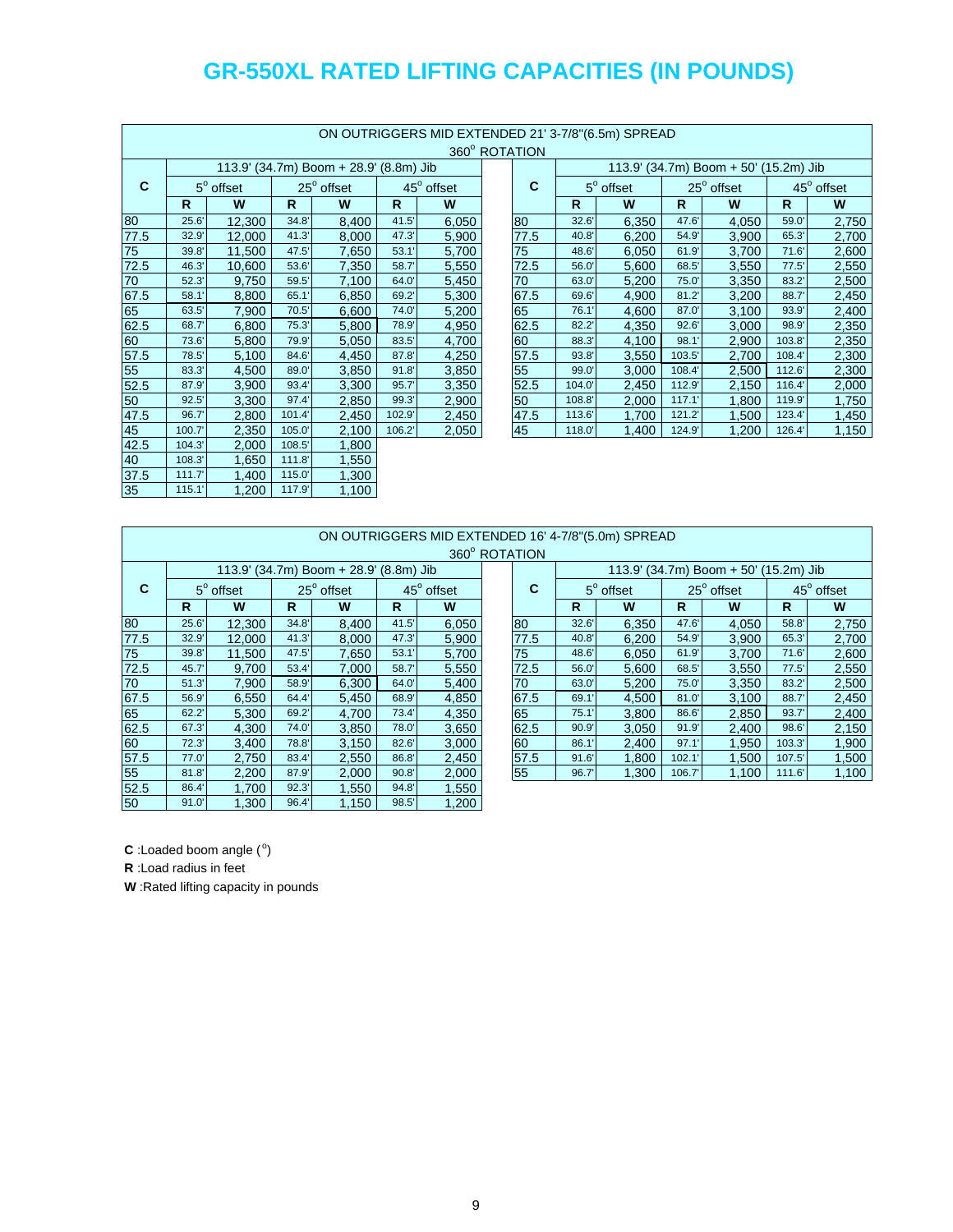# **WARNING AND OPERATING INSTRUCTIONS FOR LIFTING CAPACITIES**

### **GENERAL**

- 1. RATED LIFTING CAPACITIES apply only to the machine as 9. When boom length is between values listed, refer to the originally manufactured and normally equipped by TADANO rated lifting capacities of the next longer and next shorter equipment other than that specified can result in a reduction capacities shall be used.
- 2. Hydraulic cranes can be hazardous if improperly longer radius to determine allowable capacity. machine must be in compliance with information in the main hoist and auxiliary hoist.
- applicable ASME B30.5 safety standards for cranes as 12,300 lbs. (5,600kg) x number of parts of line.

- conditions. Depending on the nature of the supporting boom length. surface, it may be necessary to have structural supports 15. Extension or retraction of the boom with loads may be
- 2. For outrigger operation, outriggers shall be properly extended boom angle, boom length, crane maintenance, etc. with tires free of supporting surface before operating crane. 16. For lifting capacity of single top, reduce the rated lifting

- Crane Structures Method of Test. Select removed.
- load on outriggers fully extended as determined by SAE other means to prevent its free movement.
- =(Tipping Load 0.1 x Tip Reaction)/1.25. occurs. They are based on actual load radius increased by boom "113.9' (34.7m) boom + 28.9' (8.8m) jib".
- 4. The weight of handling device such as hook blocks, slings, are determined by loaded boom angle only in the column etc., must be considered as part of the load and must be headed "113.9' (34.7m) boom + 50' (15.2m) jib".
- 5. Rated lifting capacities are based on freely suspended loads to determine allowable capacity. sudden stopping of loads, supporting surface conditions, hoist) simultaneously, do the following: inflation of tires, operating speeds, side loads, etc. Side pull **Enter the operation status as jib operation**, not as boom on the boom or jib is extremely dangerous. The state of the boom of peration.
- or boom. We recommend against working under the condition within rated lifting capacity for jib. that the load is out of control due to a strong wind. During boom lift, consider that the rated lifting capacity is reduced by **DEFINITIONS** 31mph(14m/s).If the wind speed is 31mph(14m/s) or over, the vertical hoist line or tackle with load applied. stop operation. During jib lift, stop operation if the wind speed 2. Loaded Boom Angle: The angle between the boom base
- 7. Rated lifting capacities at load radius shall not be exceeded. at the load radius. Do not tip the crane to determine allowable loads. 3. Working Area: Area measured in a circular arc about the
- 8. Do not operate at boom lengths, radii, or boom angle, where centerline of rotation. no capacities are shown. Crane may overturn without any 4. Freely Suspended Load: Load hanging free with no direct load on the hook. external force applied except by the hoist line.
- LTD. Modifications to the machine or use of optional booms for the same radius. The lesser of the two rated lifting
- of capacity. 10. When making lifts at a load radius not shown, use the next
- operated or maintained. Operation and maintenance of this 11. Load per line should not exceed 12,300 lbs. (5,600kg) for
- *Operation and Maintenance Manual* supplied with 12. Check the actual number of parts of line with LOAD MOMENT the crane. If this manual is missing, order a replacement INDICATOR (AML-C) before operation. Maximum lifting through the distributor. capacity is restricted by the number of parts of line of LOAD 3. The operator and other personnel associated with this MOMENT INDICATOR (AML-C). Limited capacity is as machine shall fully acquaint themselves with the latest determined from the formula, Single line pull for main hoist
- mentioned in OSHA CFR29 part 1926. 13. The boom angle before loading should be greater to account for deflection. For rated lifting capacities, the loaded boom **SET UP SET UP EXECUTE: SET UP A** angle and the load radius is for reference only.
- 1. Rated lifting capacities on the load chart are the maximum 14. The 35.1' (10.7m) boom length capacities are based on boom allowable crane capacities. They are based on the machine fully retracted. If not fully retracted [less than 48.2' (14.7m) standing level on firm supporting surface under ideal job boom length], use the rated lifting capacities for the 48.2' (14.7m)
	- under the outrigger floats or tires to spread the loads to a attempted within the limits of the RATED LIFTING CAPACITIES. larger surface. The ability to telescope loads is limited by hydraulic pressure,
- capacities of relevant boom according to a weight reductions **OPERATION** *OPERATION OPERATION OPERATION OPERATION OPERATION OPERATION OPERATION OPERATION OPERATION OPERATION OPERATION OPERATION OPERATION OPERATION OPERATION* 1. Rated lifting capacities have been tested to and meet shall not exceed 12,300 lbs. (5,600kg) including main hook.
	- minimum requirements of SAE J1063-Cantilevered Boom 17. When base jib or top jib or both jib removing, jib state switch
- 2. Rated lifting capacities do not exceed 85 % of the tipping 18. When erecting and stowing jib, be sure to retain it by hand or by
	- J765-Crane Stability Test Code. 19. Use "ANTI-TWO BLOCK" disable switch when erecting and Rated lifting capacities for partially extended outriggers are stowing jib and when stowing hook block. While the switch is determined from the formula, Rated Lifting Capacities pushed, the hoist does not stop, even when overwind condition
- 3. Rated lifting capacities above bold lines in the chart are 20. For boom length with 28.9' (8.8m) jib, rated lifting capacities are based on crane strength and those below, on its stability. determined by loaded boom angle only in the column headed deflection. **For boom length with 50' (15.2 m)** jib, rated lifting capacities deducted from the lifting capacities. The state of the next lower loaded boom angle shown, use the next lower loaded boom angle
	- and make no allowance for such factors as the effect of wind, 21. When lifting a load by using jib (aux. hoist) and boom (main
		-
- 6. Rated lifting capacities do not account for wind on lifted load **Before starting operation**, make sure that mass of load is

- 50% when the wind speed is 20mph(9m/s) to 27mph(12m/s); 1. Load Radius: Horizontal distance from a projection of the axis reduced by 70% when the wind speed is 27mph(12m/s) to of rotation to supporting surface before loading to the center of
- is 20mph(9m/s). section and the horizontal, after lifting the rated lifting capacity
	-
	-
	- 5. Side Load: Horizontal side force applied to the lifted load either on the ground or in the air.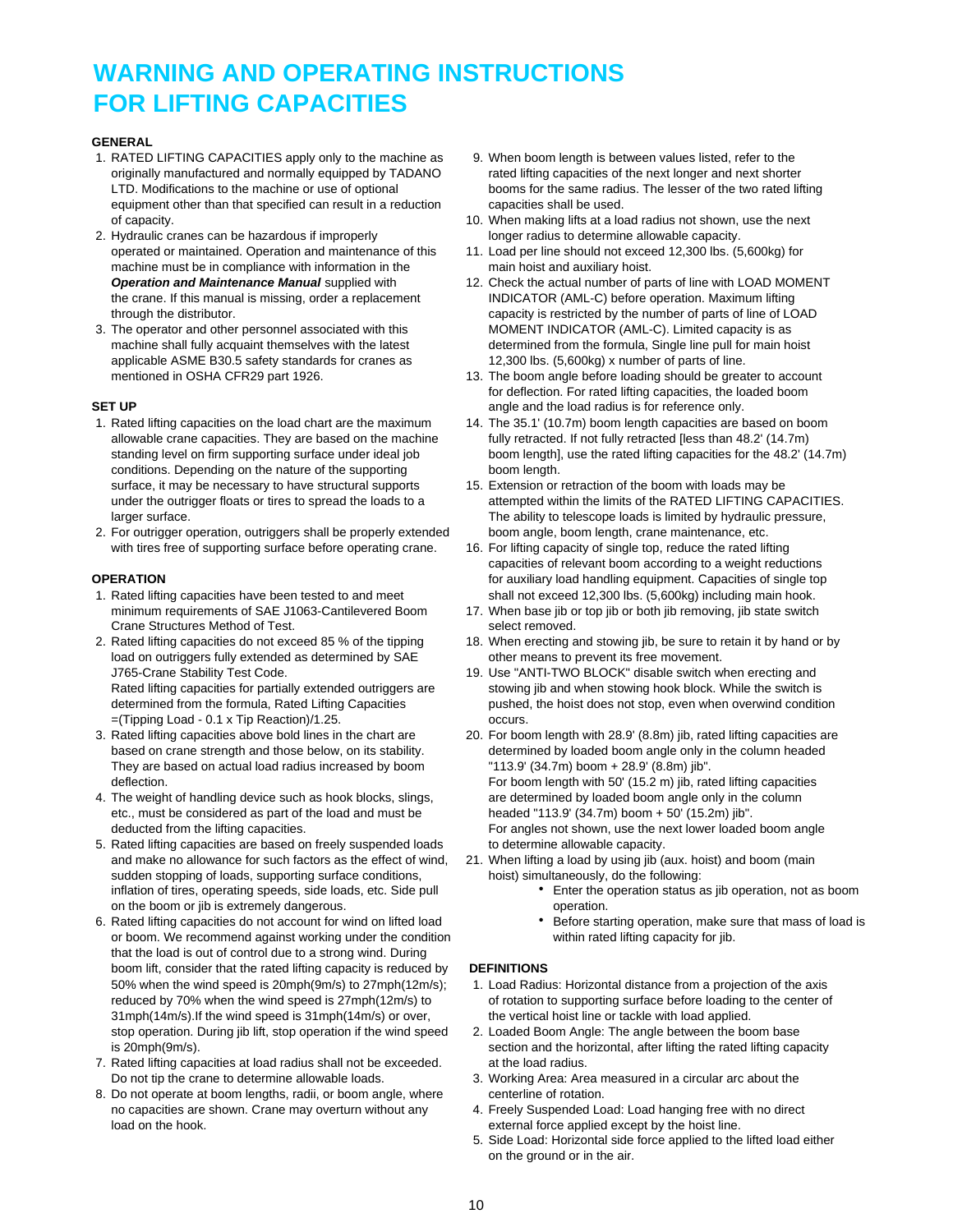|              | <b>ON RUBBER</b> |         |    |            |    |         |            |                |    |               |    |         |    |         |    |                   |    |         |
|--------------|------------------|---------|----|------------|----|---------|------------|----------------|----|---------------|----|---------|----|---------|----|-------------------|----|---------|
| $\mathbf{A}$ |                  |         |    |            |    |         | Stationary |                |    |               |    |         |    |         |    | Creep             |    |         |
|              |                  |         |    | Over Front |    |         |            |                |    | 360° Rotation |    |         |    |         |    | <b>Over Front</b> |    |         |
|              |                  | 35.1'   |    | 61.4       |    | 87.6    |            | 35.1'          |    | 61.4          |    | 87.6    |    | 35.1'   |    | 61.4              |    | 87.6    |
| B            | c                | (10.7m) | C  | (18.7m)    | C  | (26.7m) | C          | (10.7m)        | C. | (18.7m)       | C. | (26.7m) | C  | (10.7m) | C  | (18.7m)           | C  | (26.7m) |
| 10'          | 66               | 48,300  |    |            |    |         | 66         | 27,200         |    |               |    |         | 66 | 35,600  |    |                   |    |         |
| 12'          | 62               | 41,800  |    |            |    |         | 62         | 22,500         |    |               |    |         | 62 | 30,500  |    |                   |    |         |
| 15'          | 56               | 34,300  | 72 | 30,500     |    |         | 56         | 16,300         | 72 | 16,300        |    |         | 56 | 24,700  | 72 | 26,000            |    |         |
| 20'          | 45               | 26,000  | 67 | 23,300     |    |         | 45         | 9,200          | 67 | 10,700        |    |         | 45 | 18,300  | 67 | 19,400            |    |         |
| 25'          | 29               | 18,100  | 62 | 18,300     | 71 | 13,400  | 30         | 5,500          | 62 | 6,800         | 71 | 7,500   | 29 | 13,900  | 62 | 15,200            | 71 | 13,400  |
| 30'          |                  |         | 56 | 13,900     | 68 | 11,000  |            |                | 56 | 4,600         | 68 | 5,000   |    |         | 56 | 12,100            | 68 | 11,000  |
| 35'          |                  |         | 50 | 10,700     | 64 | 9,200   |            |                | 50 | 2,900         | 64 | 3,500   |    |         | 50 | 9,600             | 64 | 9,200   |
| 40'          |                  |         | 43 | 8,300      | 60 | 7,900   |            |                | 43 | 1,800         | 60 | 2,200   |    |         | 43 | 7,700             | 60 | 7,900   |
| 45'          |                  |         | 35 | 6,500      | 57 | 6,900   |            |                | 35 | 1,000         | 56 | 1,400   |    |         | 35 | 6,200             | 57 | 6,900   |
| 50'          |                  |         | 25 | 5,100      | 52 | 5,500   |            |                |    |               |    |         |    |         | 25 | 5,100             | 52 | 5,500   |
| 55'          |                  |         |    |            | 48 | 4,400   |            |                |    |               |    |         |    |         |    |                   | 48 | 4,400   |
| 60'          |                  |         |    |            | 43 | 3,600   |            |                |    |               |    |         |    |         |    |                   | 43 | 3,600   |
| 65'          |                  |         |    |            | 38 | 2,800   |            |                |    |               |    |         |    |         |    |                   | 38 | 2,800   |
| 70'          |                  |         |    |            | 31 | 2,200   |            |                |    |               |    |         |    |         |    |                   | 31 | 2,200   |
| 75'          |                  |         |    |            | 23 | 1,700   |            |                |    |               |    |         |    |         |    |                   | 23 | 1,700   |
| 80'          |                  |         |    |            | 9  | 1,300   |            |                |    |               |    |         |    |         |    |                   | 9  | 1,300   |
| D            |                  | 0       |    |            |    |         |            | $\overline{0}$ |    | 28            |    | 53      |    |         |    | 0                 |    |         |

|    | LIFTING CAPACITIES AT ZERO DEGREE BOOM ANGLE ON RUBBER OPERATION |       |                             |      |         |       |         |            |         |  |       |         |    |            |       |         |
|----|------------------------------------------------------------------|-------|-----------------------------|------|---------|-------|---------|------------|---------|--|-------|---------|----|------------|-------|---------|
|    |                                                                  |       |                             |      |         |       |         | Stationary |         |  |       |         |    | Creep      |       |         |
|    |                                                                  |       | Over Front<br>360° Rotation |      |         |       |         |            |         |  |       |         |    | Over Front |       |         |
|    |                                                                  |       | 35.1'<br>87.6'<br>61.4      |      |         |       |         |            | 35.1'   |  |       | 35.1    |    | 61.4       |       | 87.6    |
| C. |                                                                  | в     | (10.7m)                     | в    | (18.7m) | B     | (26.7m) | c          | (10.7m) |  | D     | (10.7m) | в  | (18.7m)    | в     | (26.7m) |
|    |                                                                  | 27.8' | 15.500                      | 54.1 | 4.100   | 80.2' | 1.190   | 27.8'      | 4.050   |  | 27.8' | 12.000  | 54 | 4.100      | 80.2' | 1.190   |

**A** :Boom length in feet

**B** :Load radius in feet

 $C$ : Loaded boom angle  $(°)$ 

**D**: Minimum boom angle (°) for indicated length (no load)

NOTE: The lifting capacity data stored in the LOAD MOMENT INDICATOR (AML-C) is based on the standard number of parts of line listed in the chart. Standard number of parts of line for rubber operation should be according to the following table.

| Boom length in feet     | 35.1'   | 35.1' to 87.6'      | Single top |
|-------------------------|---------|---------------------|------------|
| (meters)                | (10.7m) | $(10.7m)$ to 26.7m) | Jib        |
| Number of parts of line |         |                     |            |



## **WARNING AND OPERATING INSTRUCTIONS FOR ON RUBBER LIFTING CAPACITIES**

- 1. Rated lifting capacities on rubber are in pounds and do not exceed 6. Over front operation shall be performed within two degrees in front of 75 % of tipping loads as determined by SAE J765-Crane Stability chassis. Test Code. 7. On rubber lifting with "jib" is not permitted. Maximum permissible
- 2. Rated lifting capacities shown in the chart are based on condition boom length is 87.6' (26.7m). that crane is set on firm level surfaces with axle oscillation lockout 8. When making lift on rubber stationary, set parking brake. applied. Those above bold lines are based on tire capacity and 9. For creep operation, boom must be centered over front of machine,
- 3. If the axle oscillation lockout cylinders contain air, the axle will not especially avoid any abrupt steering, accelerating or braking. be locked completely and rated lifting capacities may not be 10. Do not operate the crane while carrying the load. obtainable. Bleed the cylinders according to the operation safety 11. Creep is motion for crane not to travel more than 200' (60 m) in any
- 4. Rated lifting capacities are based on proper tire inflation, capacity (1.6km/h). and condition. Damaged tires are hazardous to safe operation of 12. For creep operation, choose the drive mode and proper gear crane. **according to the road or working condition. according to the road or working condition.**

### 5. Tires shall be inflated to correct air pressure.

| ٩S | <i>P</i> ressure |
|----|------------------|
|    | 65 psi (450 kPa) |

- 
- 
- 
- those below, on crane stability. They are based on actual load slewing lock engaged, and load restrained from slewing. Travel slowly radius increased by tire deformation and boom deflection. The same of the lifted load as close to the ground as possible, and
	-
- and maintenance manual. 30 minute period and to travel at the speed of less than 1 mph
	-